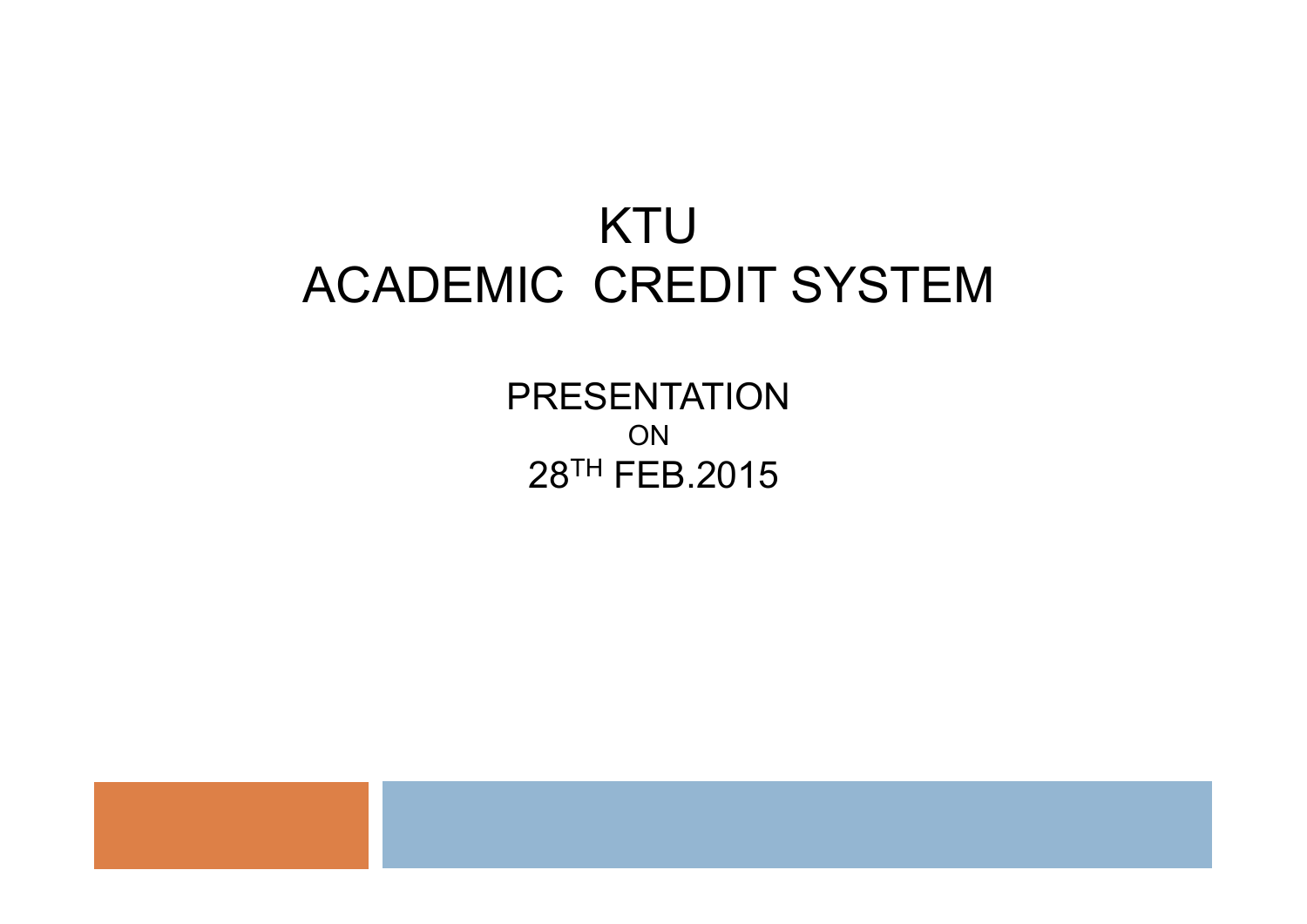## Scheme of Presentation

- $\Box$  B. Tech Program Salient Features
- Credits and their allotment
- □ Course evaluation and earning of Credits
- □ Grading
- □ Flexibility & options available for earning Credits
- $\Box$  Eligibility to move to Higher Semesters
- Accountability and Academic system monitoring
- □ Some contemporary changes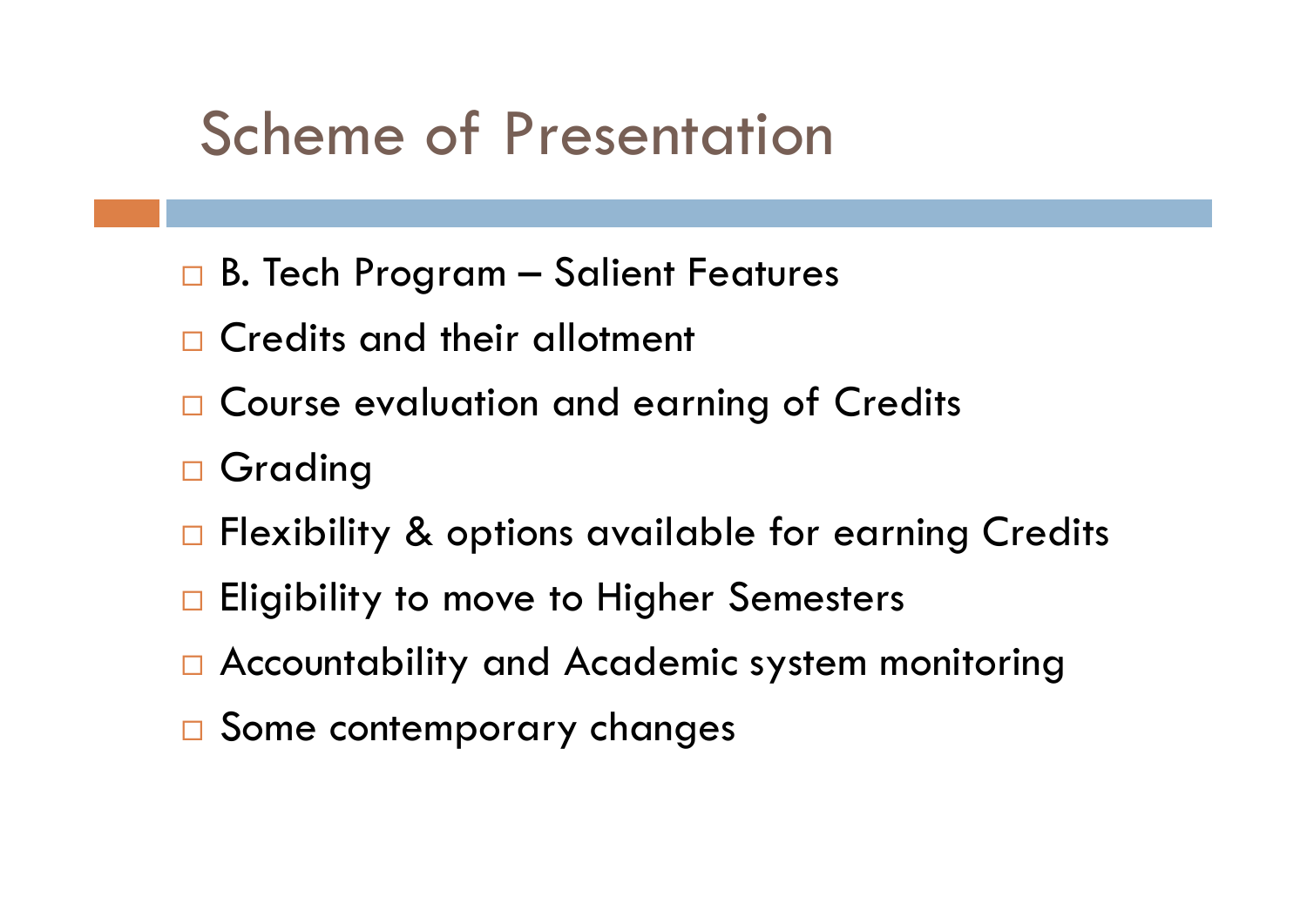## B. Tech Program- Salient Features

- □ Full Semester system
- □ Credit based system
- Balanced Curriculum
- □ Focus on learning
- □ Continuous Evaluation
- $\Box$  Introduction of new courses
- □ System transparency and Academic auditing
- $\Box$  Flexibility to adjust the pace of progress.
- □ Student activities points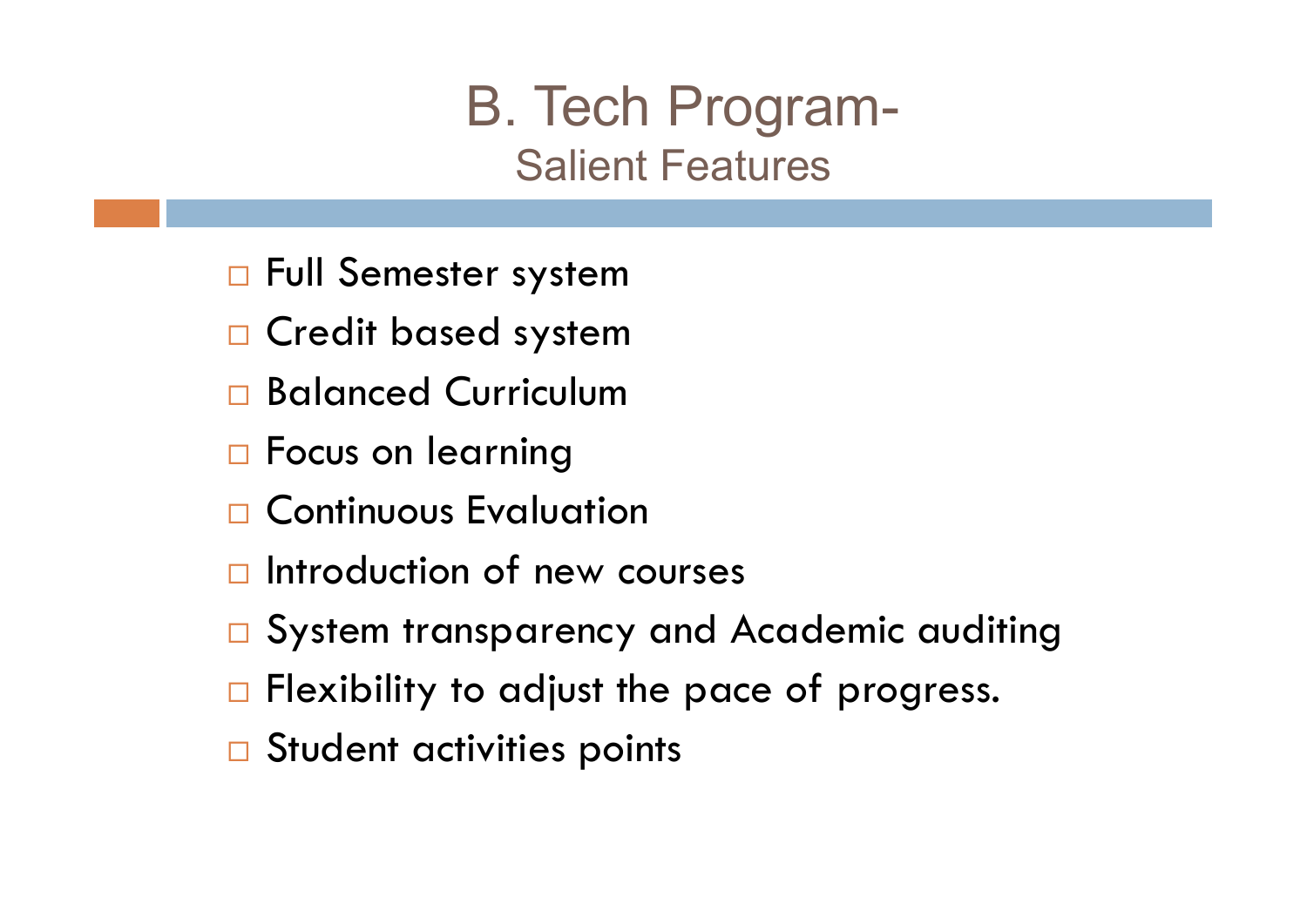## B. Tech Program- Salient Features

- **□** B. Tech Program is for 8 Semesters
- **□** Maximum duration is limited to 12 Semesters.
- □ 1st and 2<sup>nd</sup> Semesters are independent.
- Academic Year and Semesters

(an academic year has two semesters-odd and even semesters)

- □ All courses are given a unique number
- □ Course Numbers reflect the offering Department, Academic year and the Semester in which it is offered.
- □ Example: CE 201 and EE 302
- $\Box$  I first number refers to the academic vear in which the course is normally offered and the last digit indicates whether it is offered in the odd (odd number) or even semester (even number]. If the last digit is 0 it indicates that the course is offered in both semesters. CE 201 is a course offered by the Civil Eng. Dept in the 2<sup>nd</sup> year odd semester.
- □ Courses are organized in a hierarchical fashion
- □ They cover Core Theory courses, Electives and Practical and Laboratory courses.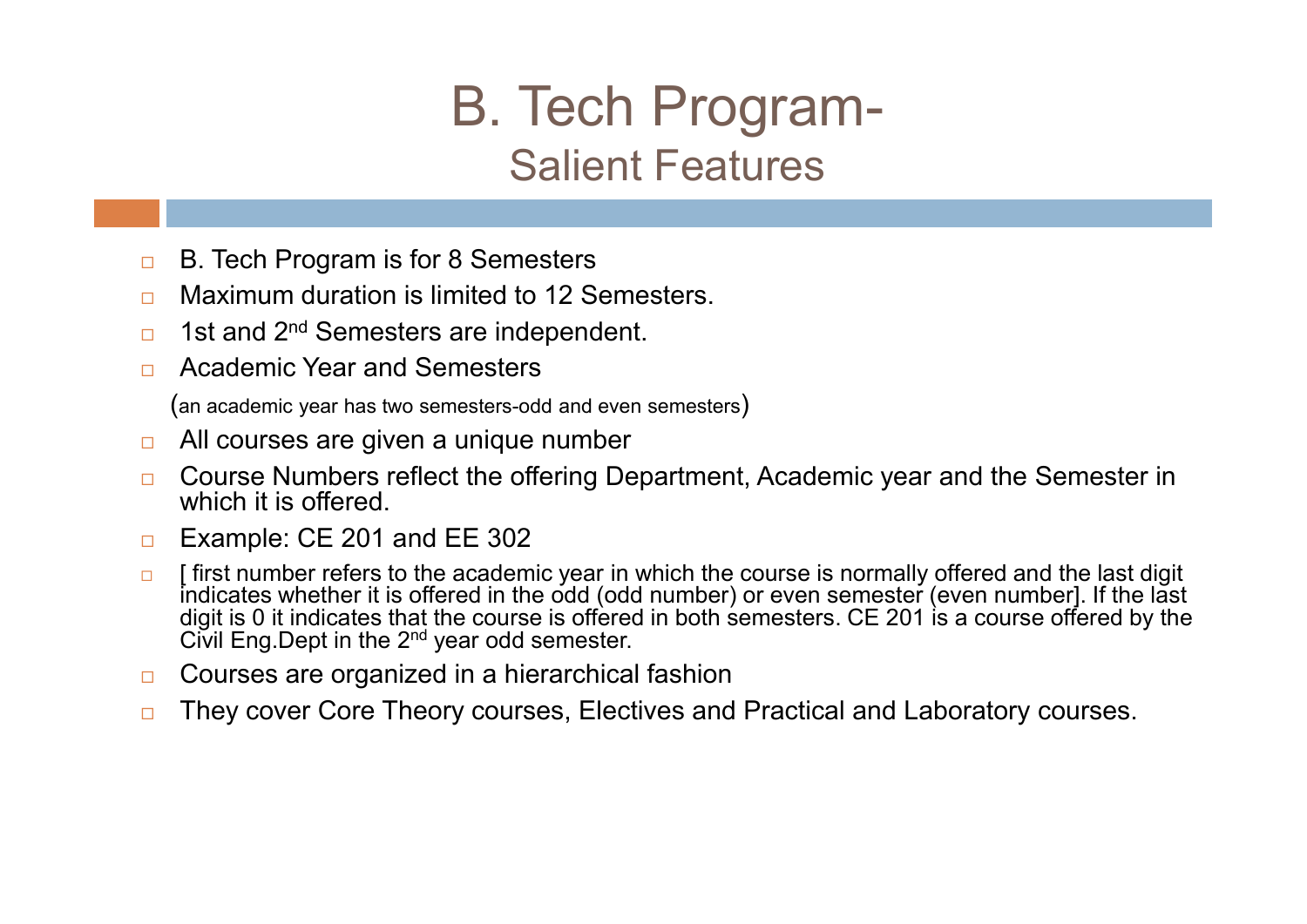#### B. Tech Program-Salient Features

- $\Box$  Students have to register for the courses they want to credit.
- Later they enroll for the registered courses.

(Except for the first semester, registration for the courses in the up coming semester is done at the end of the current semester and enrolment is done at the beginning of the new semester. In the first semester ,all students shall register for all courses at the beginning of the semester and there is no enrolment. Registration and enrolment will be online.

- Duration of a Semester 72 instruction days.
- All courses offered carry certain number of Credits.
- Total credits to be earned for a B.Tech degree is 180 (182\*).
- \* Includes 2 credits for student activities that are Pass / Fail credits {not graded and not included in the CGPA}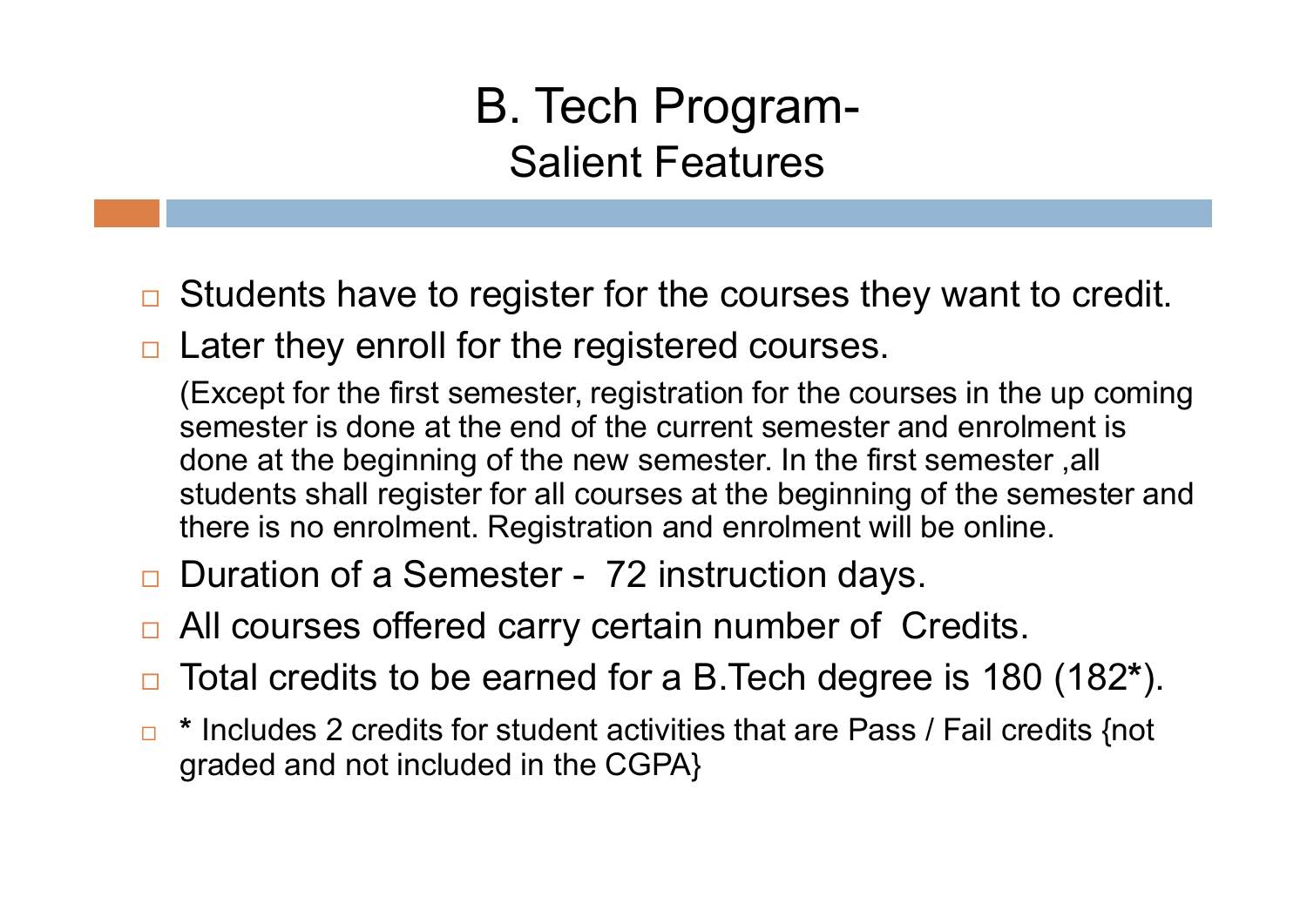## Credit System

- $\Box$  Credits are assigned to all courses listed in the curriculum based on one week of instruction.
- □ Course Structure:-
- □ Lecture Tutorial Lab/Practical session [L-T-P]
- Lecture: 1 Credit for every hour in a week
- Tutorial: 1 Credit for every hour in a week
- Lab/Practical: 1 Credit for every session (2 or 3 hrs)
- Example: 3-1-0 [4Cr] or 3-0-0 [3 Cr] or 2-0-2[3Cr]. or 0-0-2 [1Cr.]
- □ An examination slot is given for each course in each semester for convenience in Sem.Exam scheduling.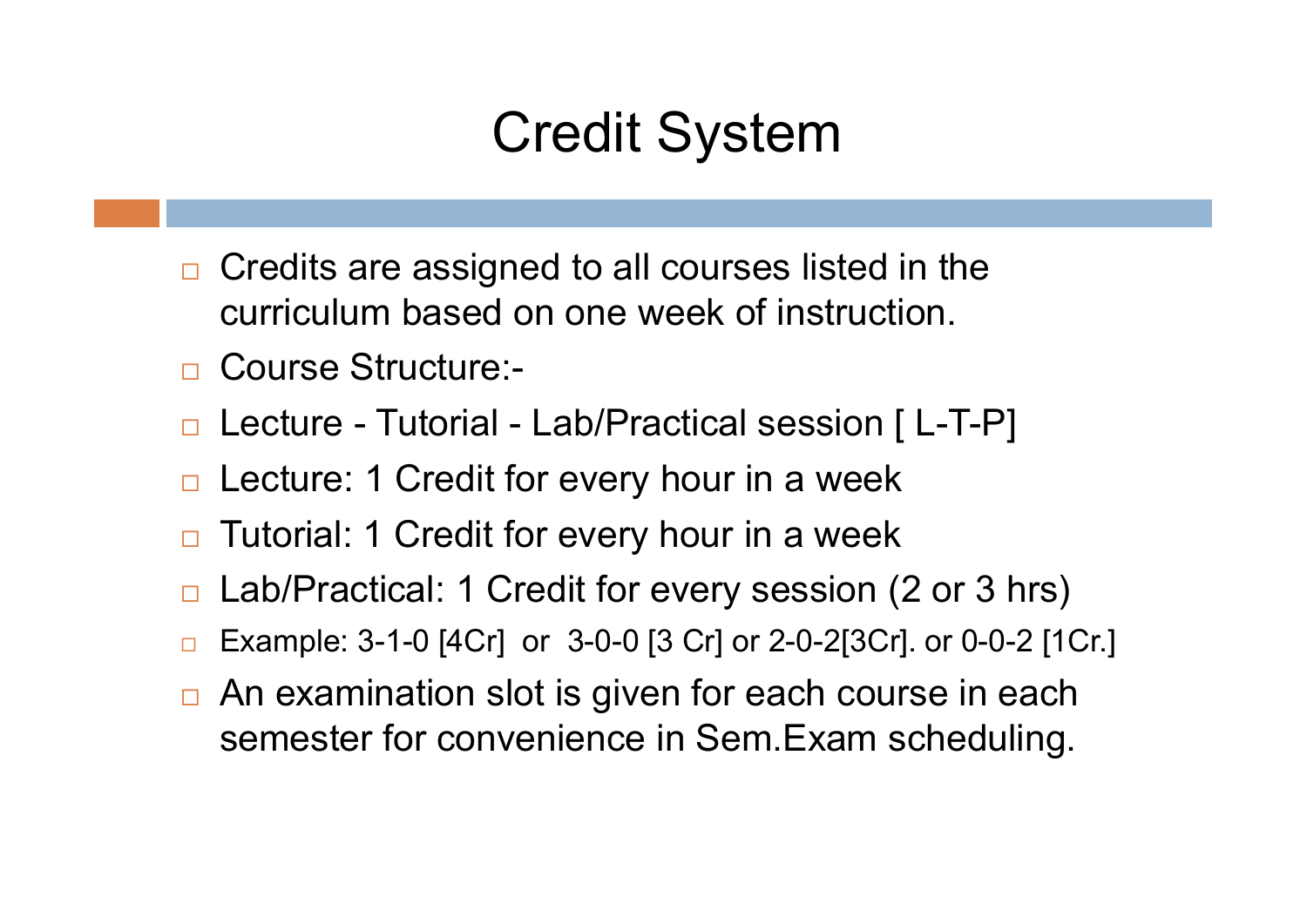## Knowledge Segments and Credits

| Knowledge Segments                     | Code  | <b>Credits</b>                |  |
|----------------------------------------|-------|-------------------------------|--|
| <b>Basic Sciences</b>                  | [BS]  | $[8$ Theory + 2 Labs]<br>10   |  |
| <b>Mathematics</b>                     | [MA]  | 16                            |  |
| <b>Humanities</b>                      | [HU]  | 9                             |  |
| <b>Basic Engineering</b>               | [BE ] | 29<br>$[25$ Theory $+4$ Labs] |  |
| <b>Professional Engineering</b>        | [PE]  | 89<br>$[80$ Theory $+9$ Labs] |  |
| <b>Electives</b>                       | [EL ] | 15                            |  |
| Seminar                                | [SM]  | $\overline{2}$                |  |
| <b>Comprehensive Viva</b>              | [CV]  | $\overline{2}$                |  |
| Design Project                         | [DP]  | $\boldsymbol{2}$              |  |
| Project                                | [PR]  | 6                             |  |
| <b>Total Academic Credits:</b>         |       | 180                           |  |
| <b>Student's Activities</b>            | [SA]  | 2 No Grading [Pass / Fail]    |  |
| <b>Total credits for B.Tech Degree</b> |       | 182                           |  |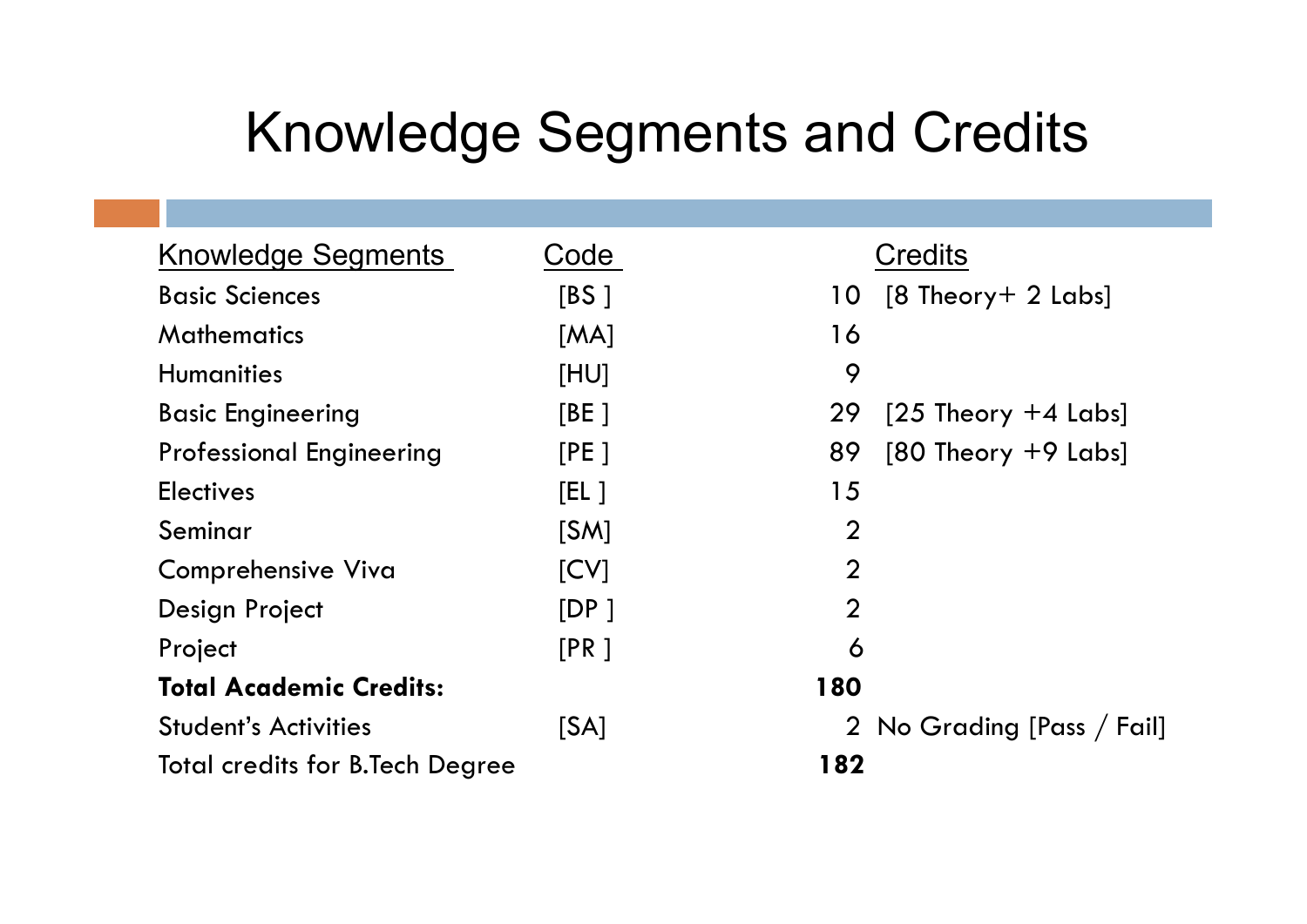#### Credit Distribution over Knowledge Segments and Semesters

|                      | <b>Basic</b>    |       |                   | <b>Basic</b> |                                                                       |    |                                         |                | Design         |                |                  |                |
|----------------------|-----------------|-------|-------------------|--------------|-----------------------------------------------------------------------|----|-----------------------------------------|----------------|----------------|----------------|------------------|----------------|
| Semester             | Science         | Maths | <b>Humanities</b> |              | Engineering Core Engineering Electives Lab/ Practical Seminar Project |    |                                         |                |                | Compri. Viva   | Project          | <b>Credits</b> |
| First                | 4               | 4     |                   | 13           |                                                                       |    | 3<br>[Includes 1<br><b>Science Lab]</b> |                |                |                |                  | 24             |
| Second               | 4               | 4     |                   | 12           |                                                                       |    | 3<br>[Includes 1<br><b>Science Lab]</b> |                |                |                |                  | 23             |
| <b>Third</b>         |                 | 4     |                   |              | 18<br>3x4 Cr + 2x3 Cr=18                                              |    | $\mathbf{2}$                            |                |                |                |                  | 24             |
| Fourth               |                 | 4     | $\mathbf{1}$      |              | ${\bf 16}$<br>$1x4 + 4x3 = 16$                                        |    | $\mathbf{2}$                            |                |                |                |                  | 23             |
| <b>Fifth</b>         |                 |       | 3                 |              | 13<br>$1x4 + 3x3=13$                                                  | 3  | $\mathbf{2}$                            |                | $\mathbf{2}$   |                |                  | 23             |
| Sixth                |                 |       | $\mathbf{1}$      |              | 15<br>$5x3=15$                                                        | 3  | $\mathbf{2}$                            |                |                | $\mathbf 2$    |                  | 23             |
| Seventh              |                 |       | 4                 |              | ${\bf 12}$<br>$4x3=12$                                                | 3  | $\mathbf 1$                             | $\mathbf{2}$   |                |                |                  | 22             |
| Eighth               |                 |       |                   |              | 6<br>$2x3=6$                                                          | 6  |                                         |                |                |                | 6                | 18             |
| <b>Total Credits</b> | 8<br>$[8+2=10]$ | 16    | 9                 | 25           | 80<br>[5x4Cr+20x3Cr=80 Cr]                                            | 15 | 15<br>$[15 - 2 = 14]$                   | $\overline{2}$ | $\overline{2}$ | $\overline{2}$ | $\boldsymbol{6}$ | 180            |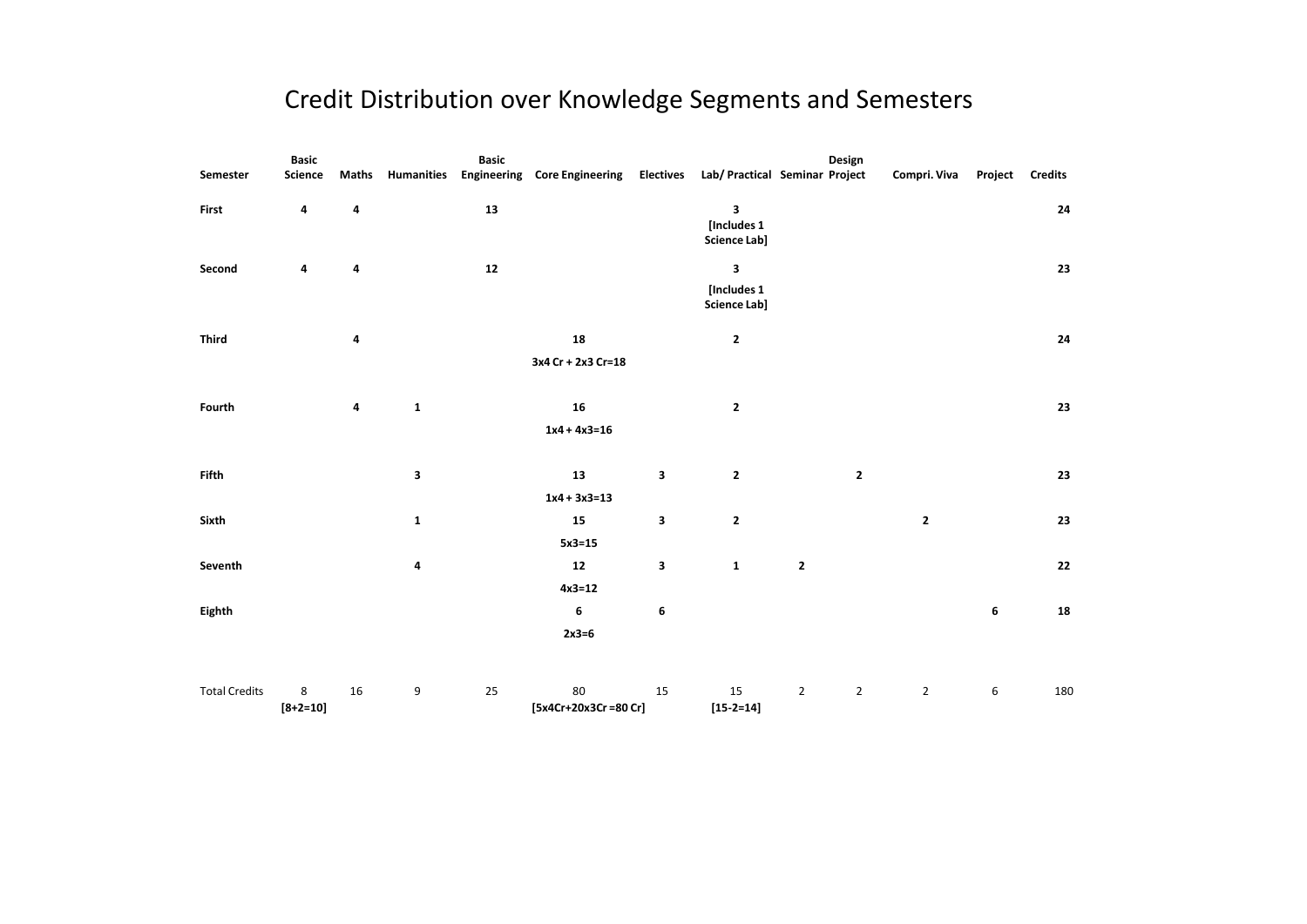#### Typical Listing of Courses in a Semester [Civil Engineering 2<sup>nd</sup> year odd Semester]

| Exam.<br><b>SLOT</b> | Code      | Course No:    | Subject                                                                                  | $L-T-P$     | <b>Hours</b> | Credits |
|----------------------|-----------|---------------|------------------------------------------------------------------------------------------|-------------|--------------|---------|
| Α                    | MА        | <b>MA 201</b> | <b>Mathematics III</b>                                                                   | $3 - 1 - 0$ | 4            |         |
| в                    | PE        | <b>CE 201</b> | <b>Mechnicis of Structures</b>                                                           | $3 - 1 - 0$ | 4            | 4       |
| C                    | <b>PE</b> | <b>CE 203</b> | <b>Fluid Mechanics</b>                                                                   | $3 - 1 - 0$ | 4            |         |
| D                    | <b>PE</b> | <b>CE 205</b> | Surveying                                                                                | $3 - 0 - 2$ | 4            | 4       |
| Е                    | <b>PE</b> | <b>CE 207</b> | <b>Concrete Technology</b>                                                               | $3 - 0 - 0$ | 3            | 3       |
| F                    | <b>HU</b> | <b>HU 201</b> | <b>Economics</b>                                                                         | $3 - 0 - 0$ | 3            | 3       |
|                      | PE        | <b>CE 211</b> | Lab/Practical                                                                            | $0 - 0 - 2$ | 2            |         |
|                      | PE        | <b>CE 213</b> | Lab/Practical                                                                            | $0 - 0 - 2$ | 2            |         |
|                      | <b>SA</b> |               | Entrepreneurship TBI<br>NCC/NSS/Physical Edn/Design<br>Project/Student activities,. etc. |             | 4            |         |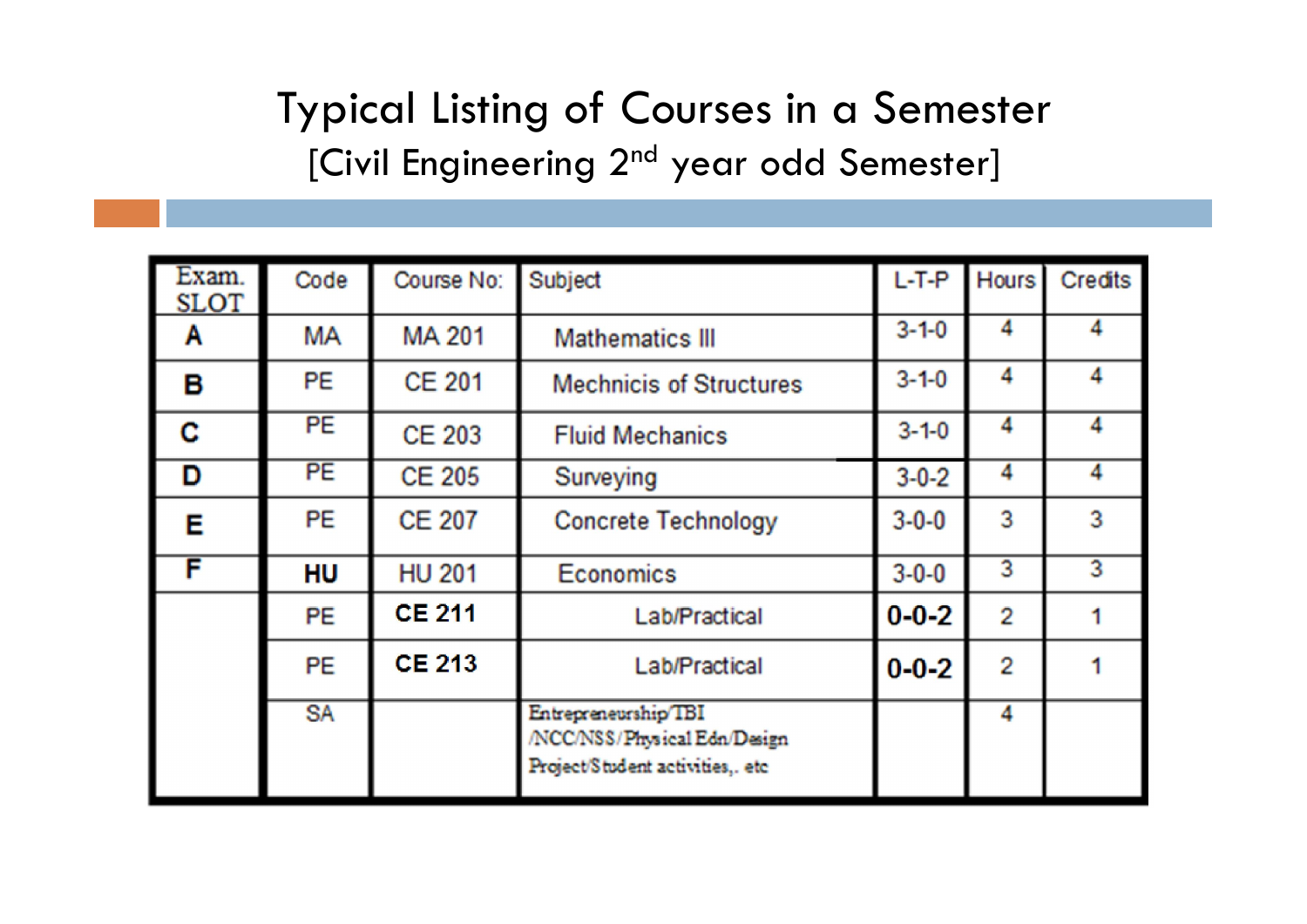## Course Evaluation

- Course Evaluation: Theory Courses
- Continuous evaluation Internal assessment & Semester Examination
- Weights for Semester and Internal evaluations:-
- 1/3 Weight for Internal continuous assessment
- 2/3 Weight for Semester Examination by the University
- Credits are earned only on getting a Pass grade or higher in the course.
- [for convenience Marks are assigned as 50 and 100 for internal and Semester evaluations for theory courses]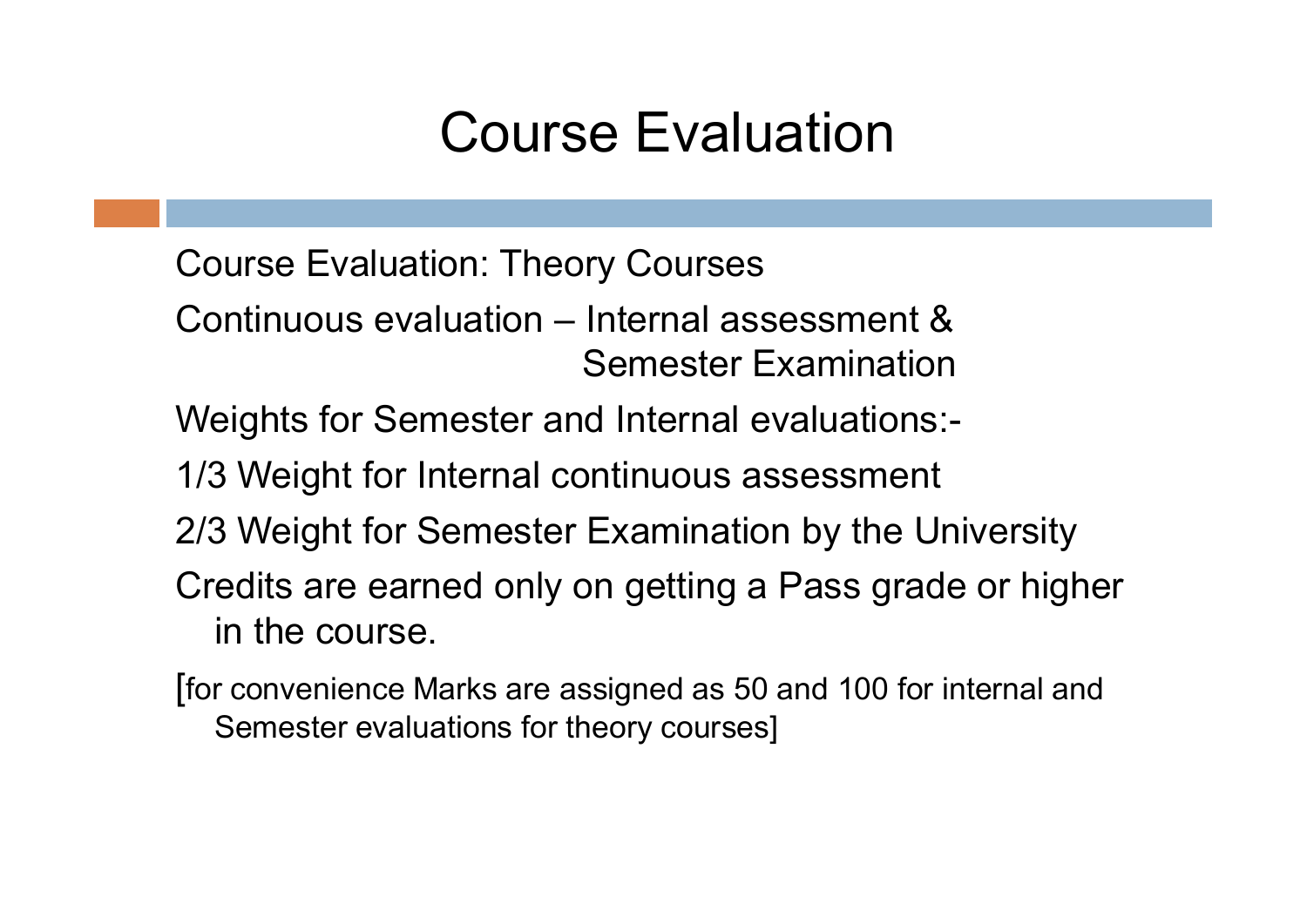## Course Evaluation

Internal assessment of Theory Courses: 50 marks

Two internal tests each for 20 marks and of one hour duration. (Internally by the College) Tutorials/Assignments having 10 marks. (Internally by the College)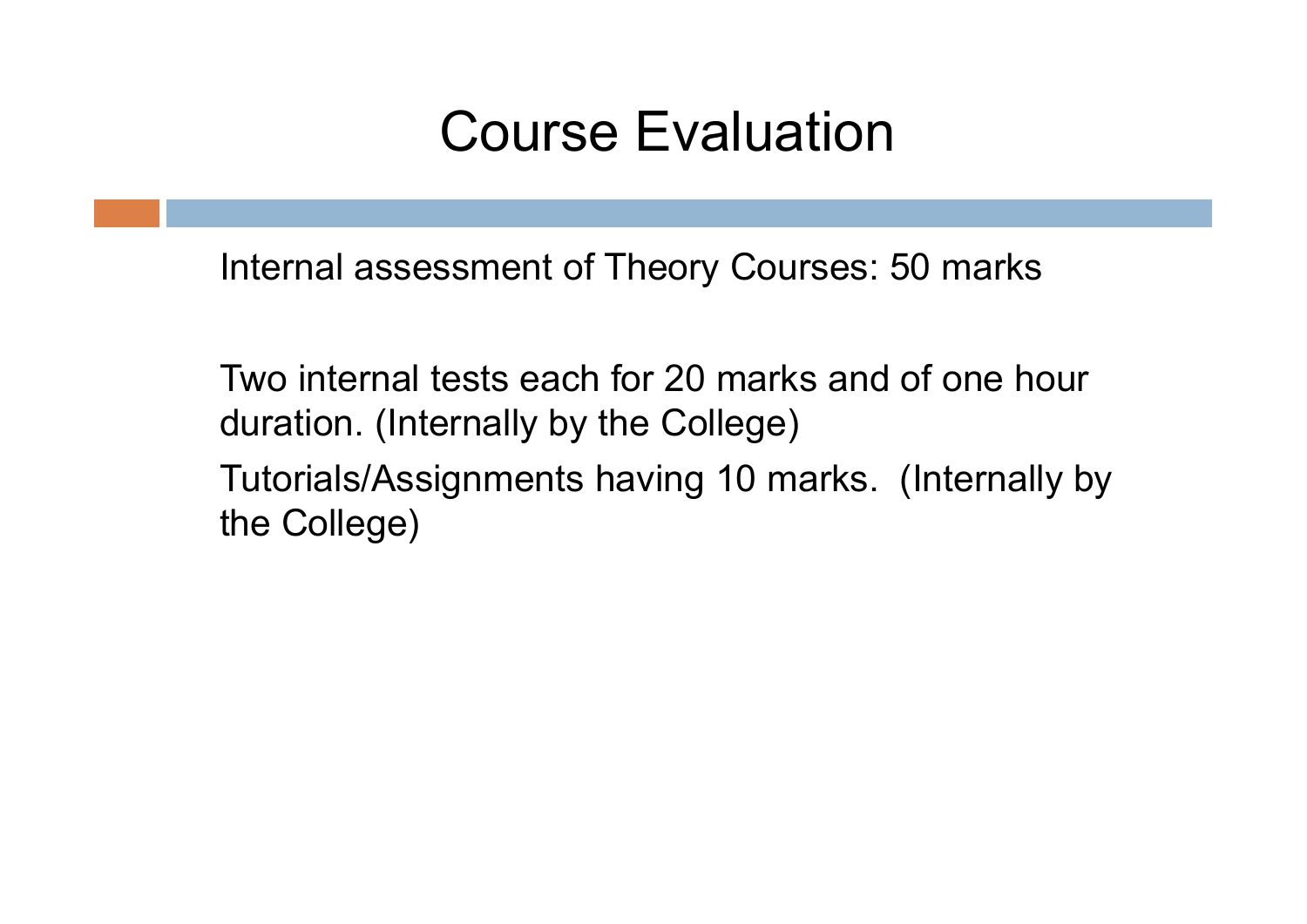### Course Evaluation

Course Evaluation: Lab/Practical Courses (Internally by the College)

Practical Records /Outputs 60 marks (To be submitted in the class itself) Regular Class Viva 10 marks Final written test (Objective) 30 marks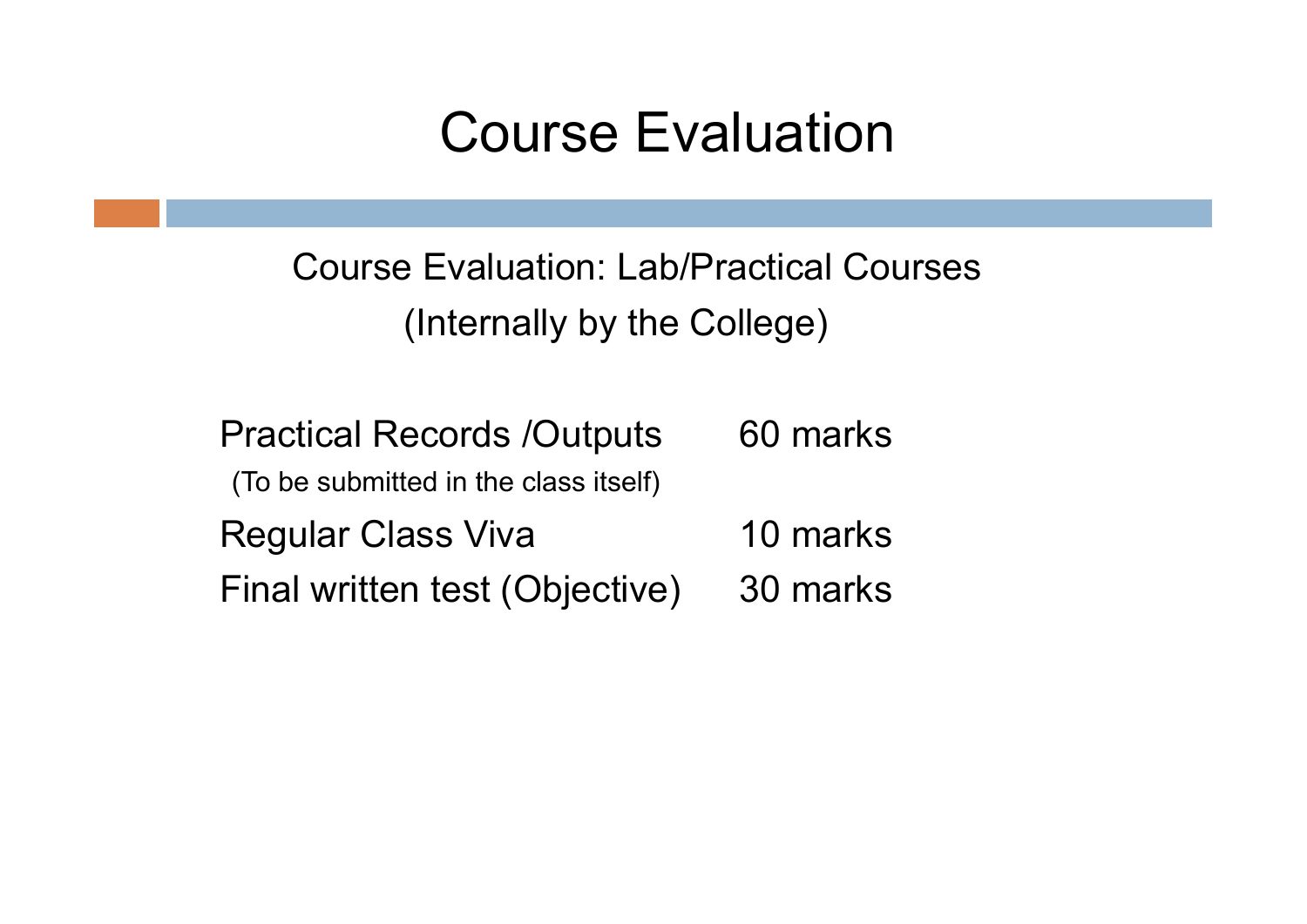#### Course completion and Earning of credits

Theory Course Completion:-

- $\Box$  Register and enroll for the course.
- $\Box$  Attend the class and meet the attendance requirement of 75%.
- $\Box$  Appear for all internal evaluations.

Earning of Credit:-

For theory courses

- $\Box$  Write the Semester examination and get a pass grade.
- □ For Labs/Practical

Minimum 50% marks is mandatory for grading. Should have completed all experiments. Otherwise an I grade(incomplete) is given which is later changed to the actual grade on completion of all experiments and assessment.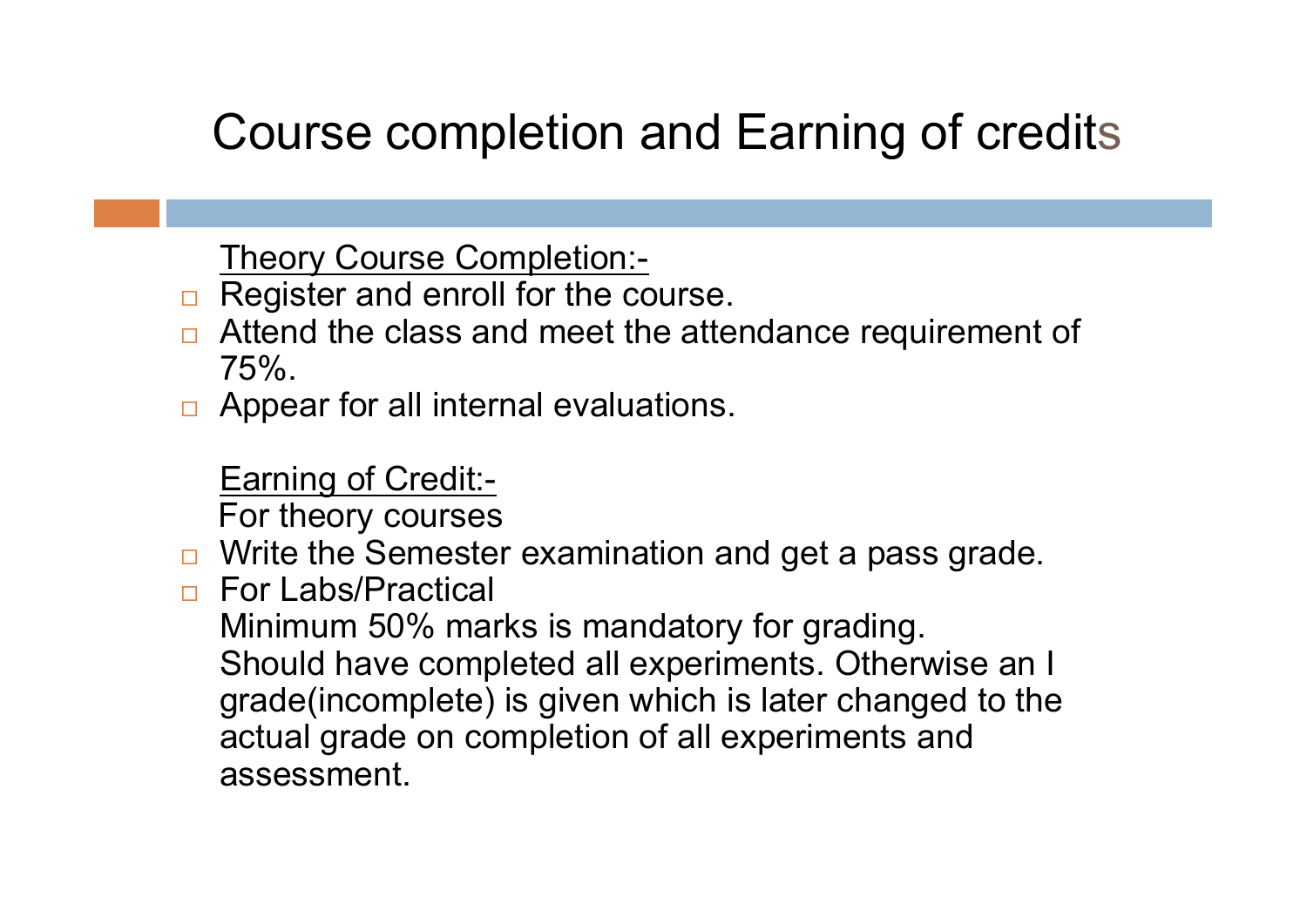## Eligibility for Grading

Eligibility for Grading:-

A minimum of 45% marks in the Semester / Supplementary examination . Otherwise an FS grade is given [FS-Failed in Semester Examination]

Internal evaluation marks are to be balanced/regulated based on semester examination marks.

Percentage of internal evaluation marks should not exceed over

25% of the Semester examination marks.

Example: Internal evaluation marks =  $35/50$  [  $70\%$  ] Semester examination marks  $= 45/100$  [45%]

As per this internal evaluation marks should not exceed 45%+25%= 70% leading to a possible maximum internal marks of 35 . This results in  $45+35 = 80/150$  [53 %] marks for the course. Had the internal marks given been 40 or above /50 [80% or above], then it will be trimmed to 35.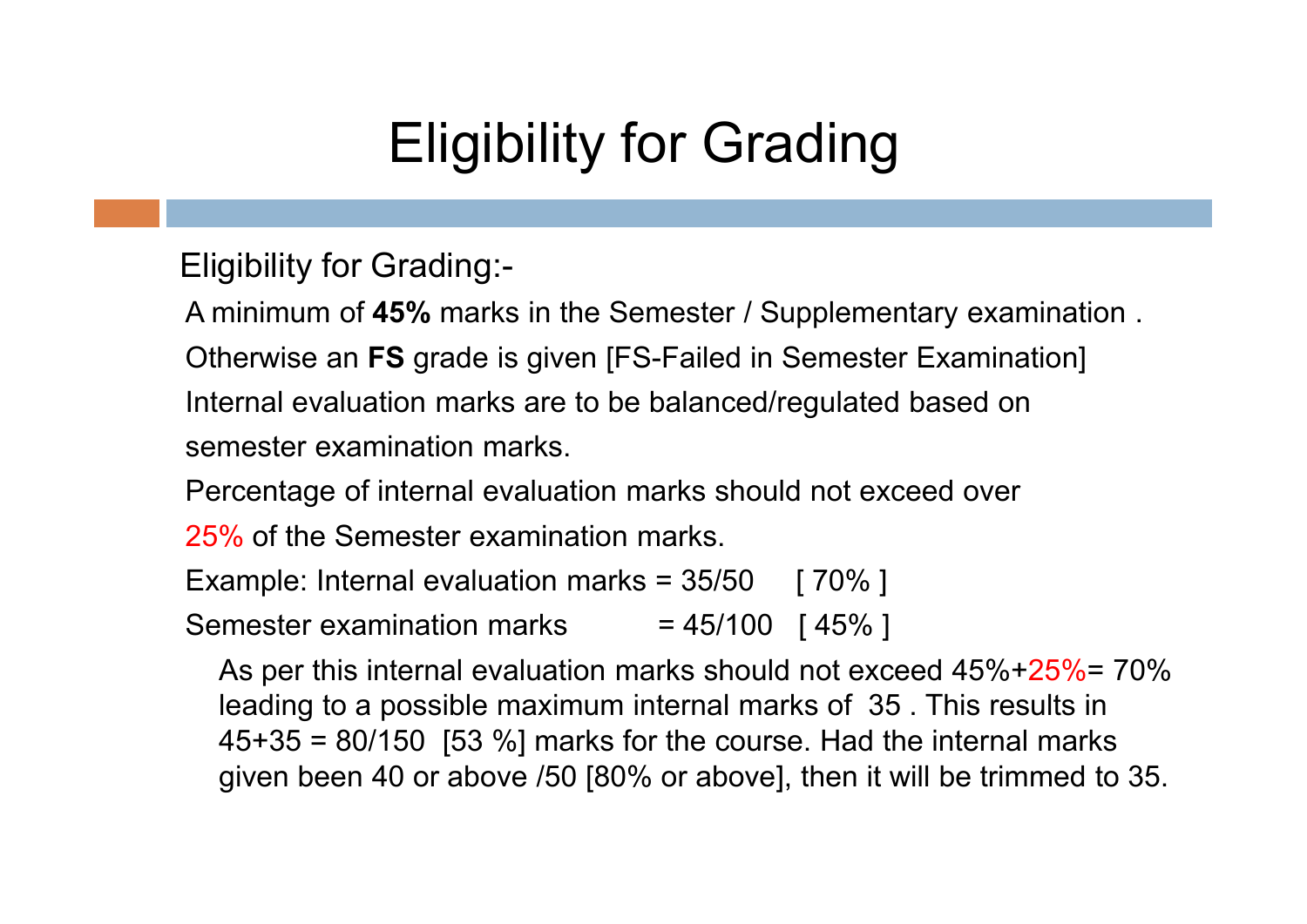## **Grading**

Grading is as per the recent recommendation of the UGC.

Grades Grade Point % of Total Marks obtained in the course

| O[S]      | 10 | 90% and above                           |
|-----------|----|-----------------------------------------|
| $A^+$     | 9  | 85% and above but less than 90%         |
| A         | 8  | 80% and above but less than 85%         |
| $B^+$     | 7  | 70% and above but less than 80%         |
| В         | 6  | 60% and above but less than 70%         |
| C         | 5  | 50% and above but less than 60%         |
| P         | 4  | 45% and above but less than 50%         |
| F         | 0  | Less than 45%                           |
| <b>FA</b> | 0  | <b>Failed due to lack of attendance</b> |
| <b>FS</b> | 0  | <b>Failed in Semester Examination</b>   |
|           |    | <b>Course Incomplete</b>                |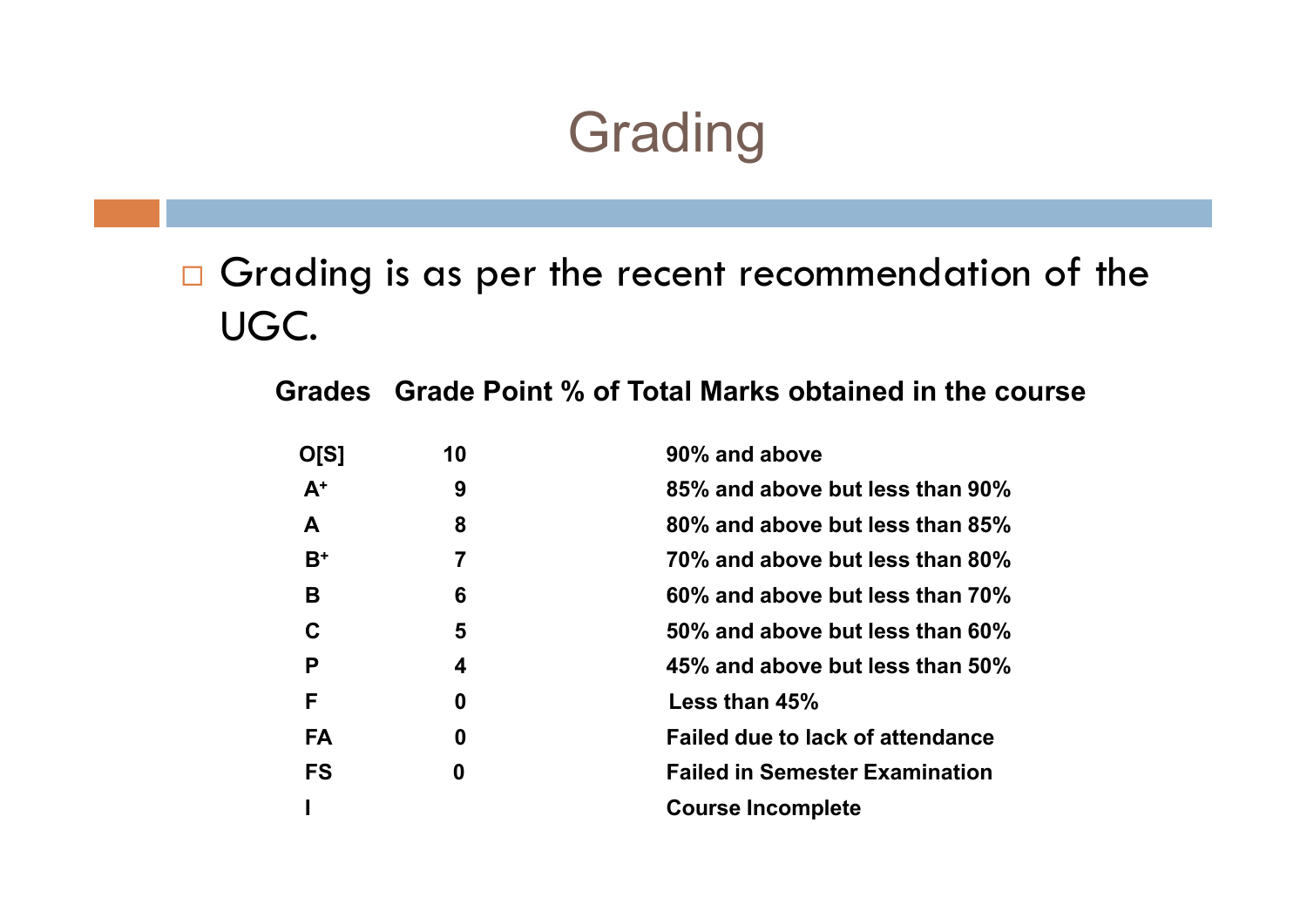## Options available for earning credits

- **□** Students who have "completed" the course have different options to earn the credit for the registered course.
	- A) Semester Examination [conducted in all semesters]
	- i) Supplementary Examination [conducted in all semesters]
	- ii) Summer Courses
		- [only in summers, after the  $2^{nd}$  and  $4^{th}$  Semesters]
	- iii) Permitted to write the semester examination in the course when held, without registering for the course, if the internal marks are above 50% for the course. (For final grading, the rule regarding the eligibility for grading will be applied)
	- iv) Register again for the failed course and earn credit.
	- v) Contact course [ A very special case]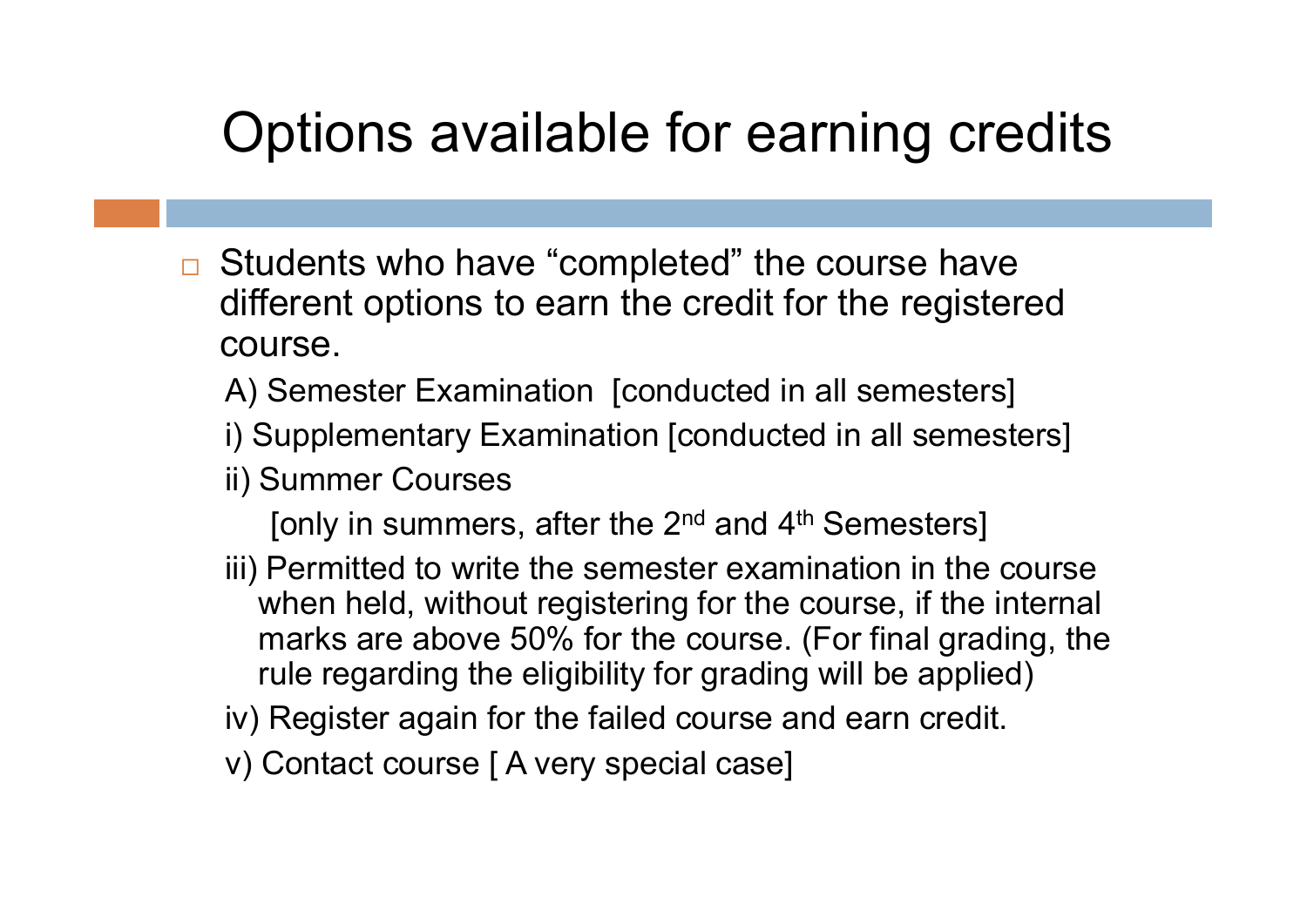## Eligibility to continue

- **□** Student has to earn a minimum number of credits in a semester to move to the next.
- $\Box$  This is not applicable for the First Semester.
- $\Box$  If the earned cumulative credits are lower than the minimum indicated, then the student has to opt for the options, mentioned earlier, that are available.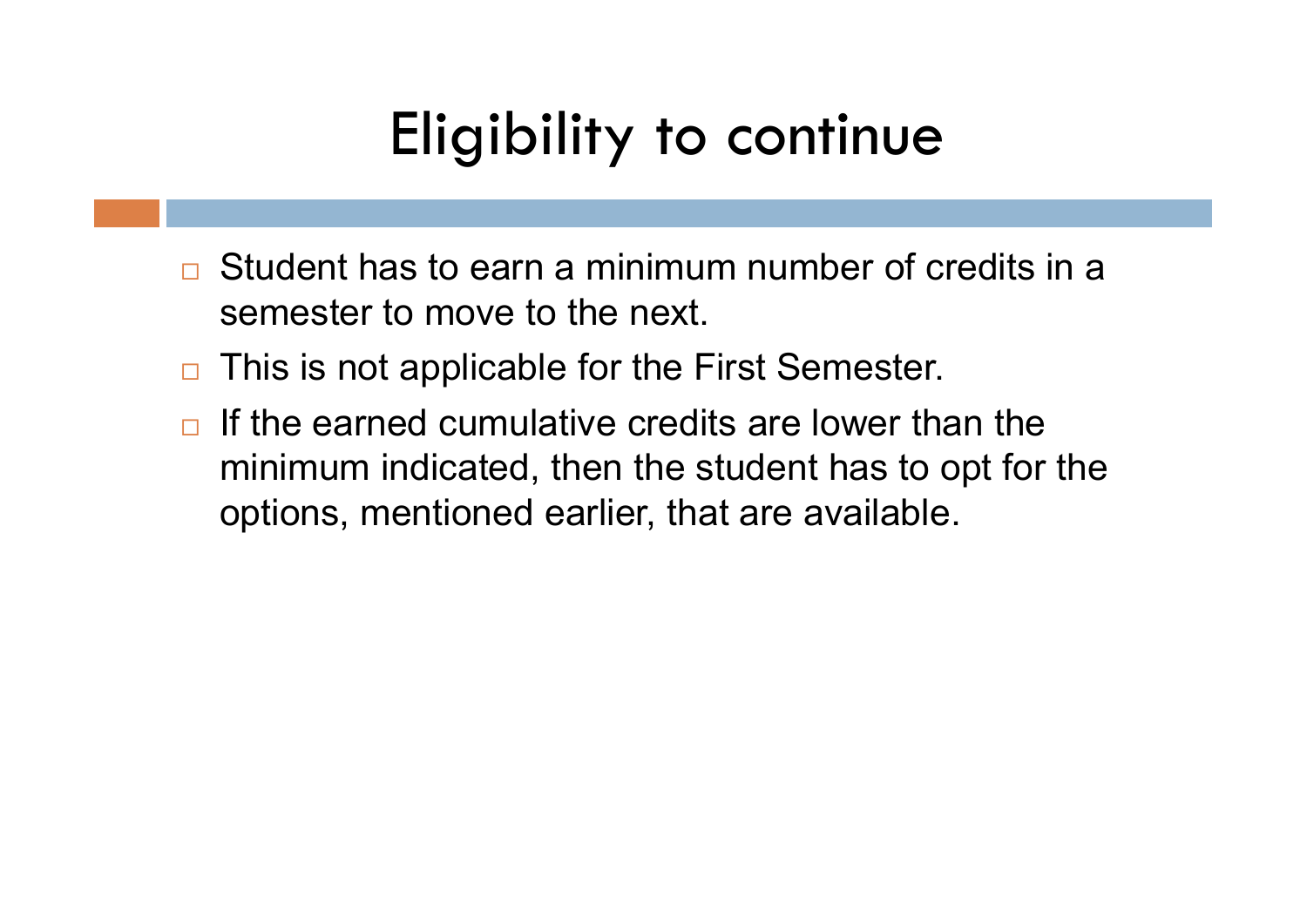#### ELIGIBILITY CRITERIA FOR MOVING TO HIGHER SEMESTERS

| <b>SEMESTER</b> | <b>ALLOTTED</b><br><b>CREDITS</b> | <b>CUMULATIVE</b><br><b>CREDITS</b> | <b>MIN. CUMULATIVE</b><br><b>CRDITS REQUIRED</b><br><b>TO REGISTER FOR</b><br><b>COURSES IN</b><br><b>HIGHER SEMESTERS</b> | <b>OPTIONS</b><br><b>AVAILABLE</b>               |
|-----------------|-----------------------------------|-------------------------------------|----------------------------------------------------------------------------------------------------------------------------|--------------------------------------------------|
| <b>FIRST</b>    | 24                                | 24                                  | <b>NOT APPLICABLE</b>                                                                                                      | <b>ALL ARE</b><br><b>PERMITTED</b><br>TO MOVE UP |
| <b>SECOND</b>   | 23                                | 47                                  | 39                                                                                                                         | <b>OPTION-A</b>                                  |
| <b>THIRD</b>    | 24                                | 71                                  | 56                                                                                                                         | <b>OPTION-B</b>                                  |
| <b>FOURTH</b>   | 23                                | 94                                  | 83                                                                                                                         | <b>OPTION-A</b>                                  |
| <b>FIFTH</b>    | 23                                | 117                                 | 102                                                                                                                        | <b>OPTION-B</b>                                  |
| <b>SIX TH</b>   | 23                                | 140                                 | 123                                                                                                                        | <b>OPTION-B</b>                                  |
| <b>SEVENTH</b>  | 22                                | 162                                 | 145                                                                                                                        | <b>OPTION-B</b>                                  |
| <b>EIGHTH</b>   | 18                                | 180                                 | <b>NOT APPLICABLE</b>                                                                                                      | <b>OPTION-B</b>                                  |

OPTION- A: Register for summer courses [Refer RE-11.1] / Register again for the course in the regular Semester / Appear only in the Semester Examination for the course when held [ Refer RE-11.1.1].

OPTION- B: Register again for the course in the regular Semester / Appear only in the Semester Examination for the course when held. [ Refer RE-11.1.1]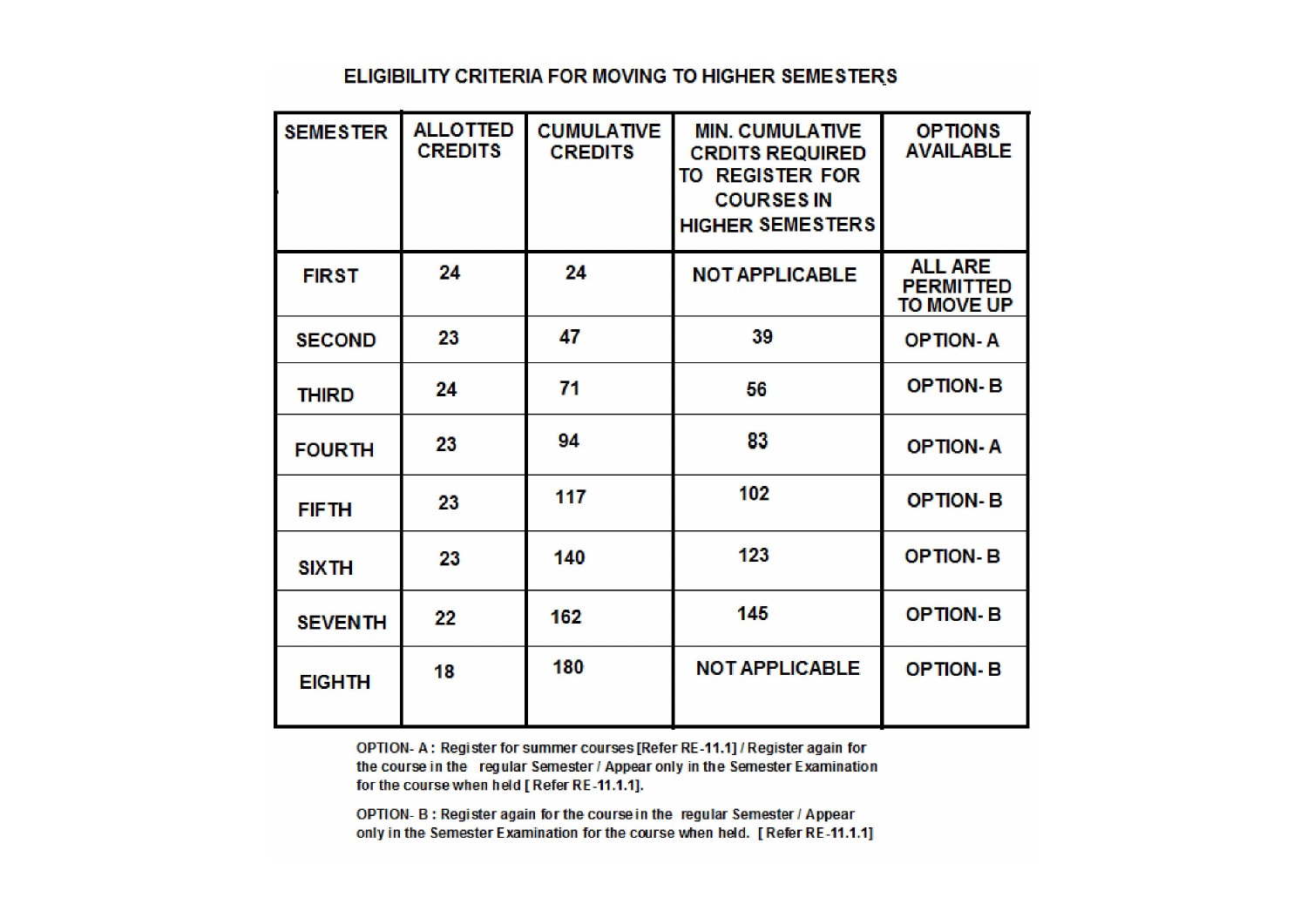## Academic system Monitoring

- □ All students shall have faculty advisors who will mentor them and monitor their academic progress. They will support them in their academics and counsel them and hand hold in any difficulty .
- □ Course committees and Class committees.
- These committees monitor the conduct of the courses, adherence to the course plan, time schedule, completion of the syllabus, standards of internal tests and evaluation process. Will address the difficulties faced by students and take suitable remedial actions.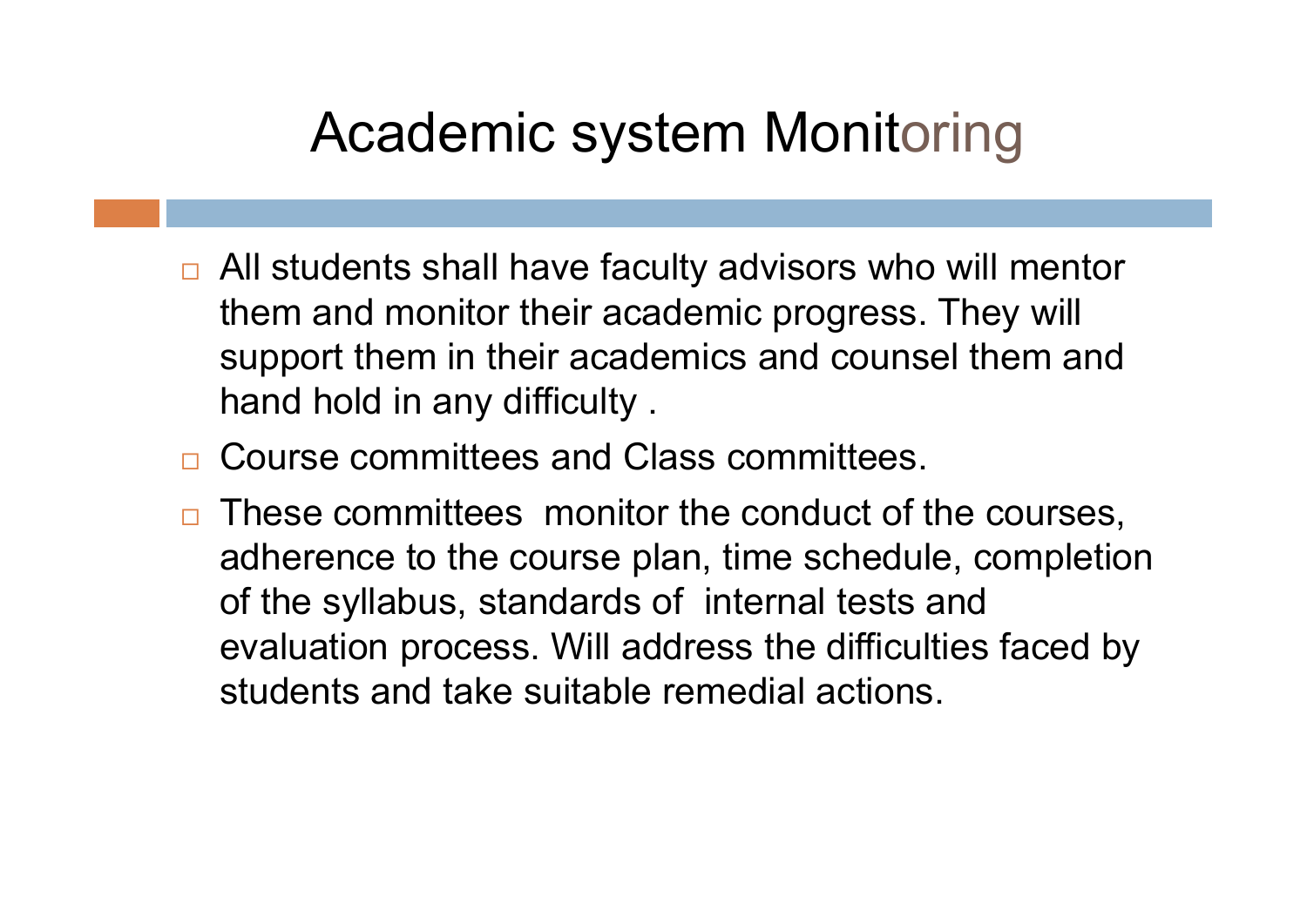# Course and Class committees

- **□** Course Committee is for common courses across branches of study. Normally for the first two semesters.
- **□ Example: Mathematics Course Committee**
- $\Box$  Class committees are for higher semesters, in each department.
- □ Example: 3<sup>rd</sup> Semester Electrical or 4<sup>th</sup> Semester Civil or 6<sup>th</sup> Semester Mechanical class committee.
- □ Both (Course and Class committees) shall have a Senior Professor/Faculty member who does not handle that course (Course Committee) or any courses for that semester (Class Committee) as its chairman and all teachers taking the course/courses and 4 or 2student representatives.

( 4 in a course committee and 2 each in all class committees)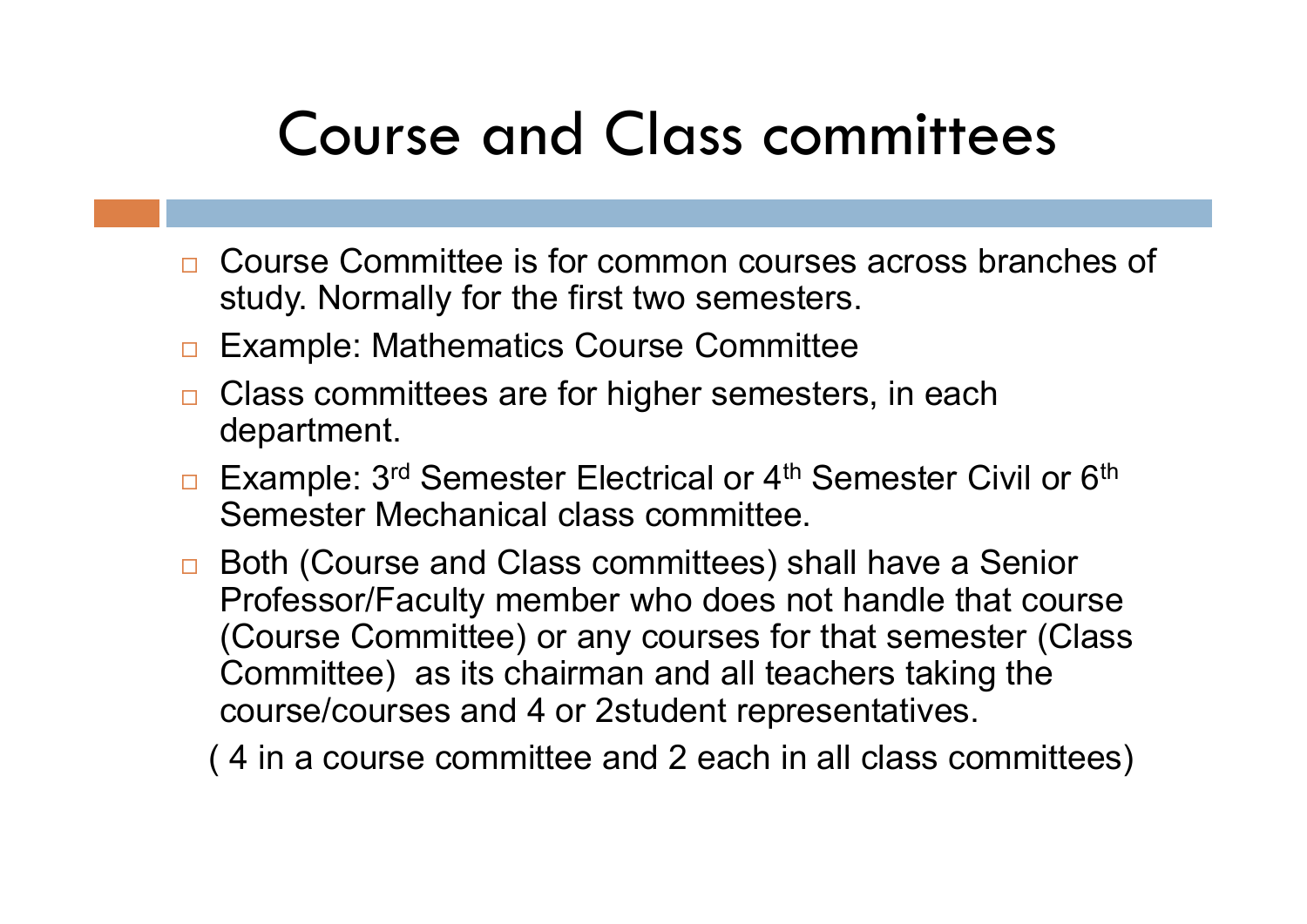# Academic Auditing

- □ Academic accountability is to be ensured and for this an academic auditing procedure is to be put in place.
- $\Box$  The university shall have a detailed academic auditing procedure in place covering all academic activities as given below.
- □ Course delivery covering syllabus, adherence to course plan, quality of question papers for internal examinations, internal evaluation, laboratory experiments, practical assignments, mini projects and conduct of practical classes and their evaluation.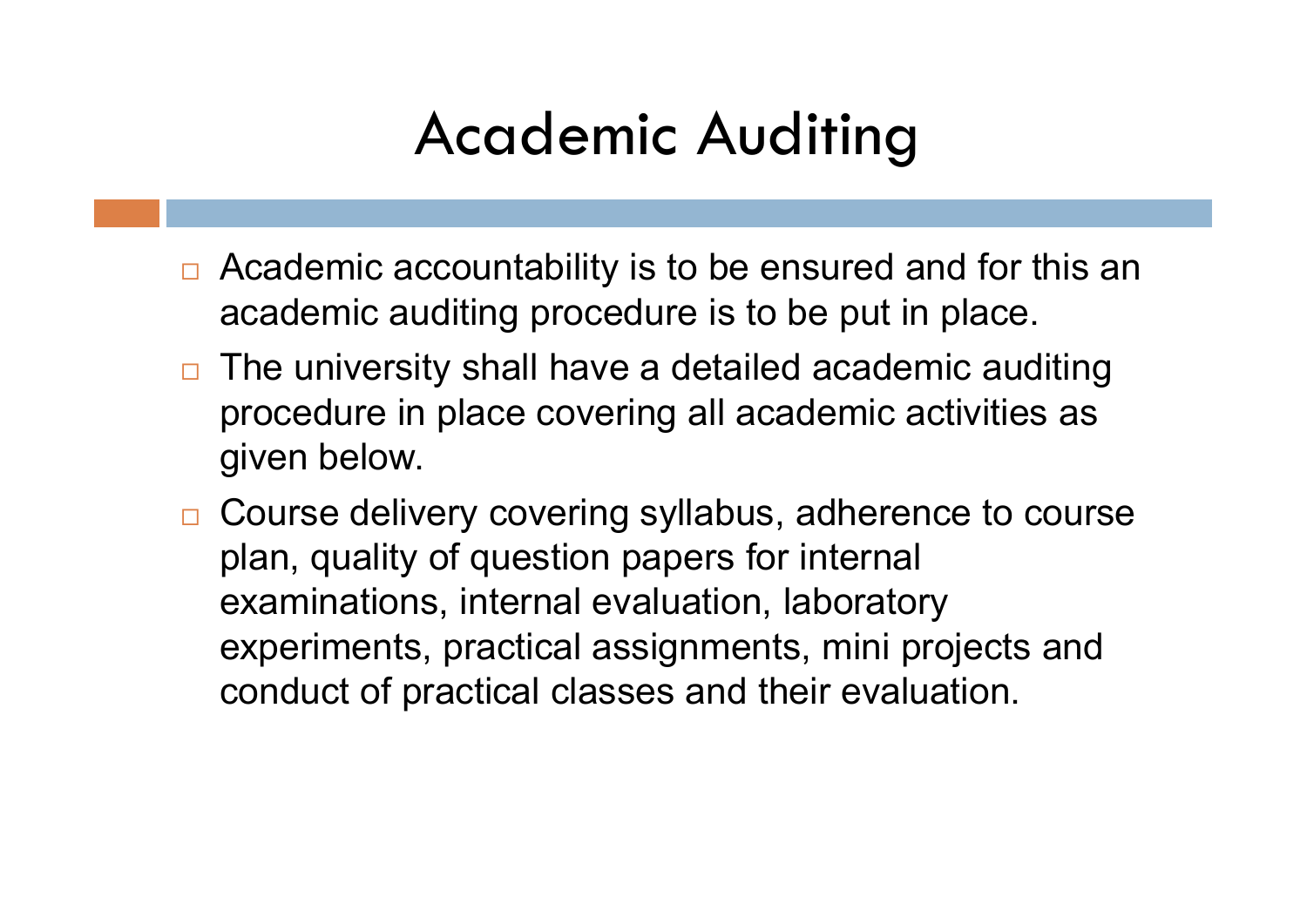# Academic Auditing

- **□** Conduct of internal and semester examinations.
- □ Projects and their evaluation, conduct of oral examinations etc.
- □ Co-curricular and Extra-curricular activities available for students, their organization and mechanism of monitoring of activity points earned by the students.
- □ Academic functioning of the college encompassing students, faculty and college administration covering punctuality, attendance, discipline, academic environment, academic accountability, grievance redressal mechanism, academic achievements and benchmarking.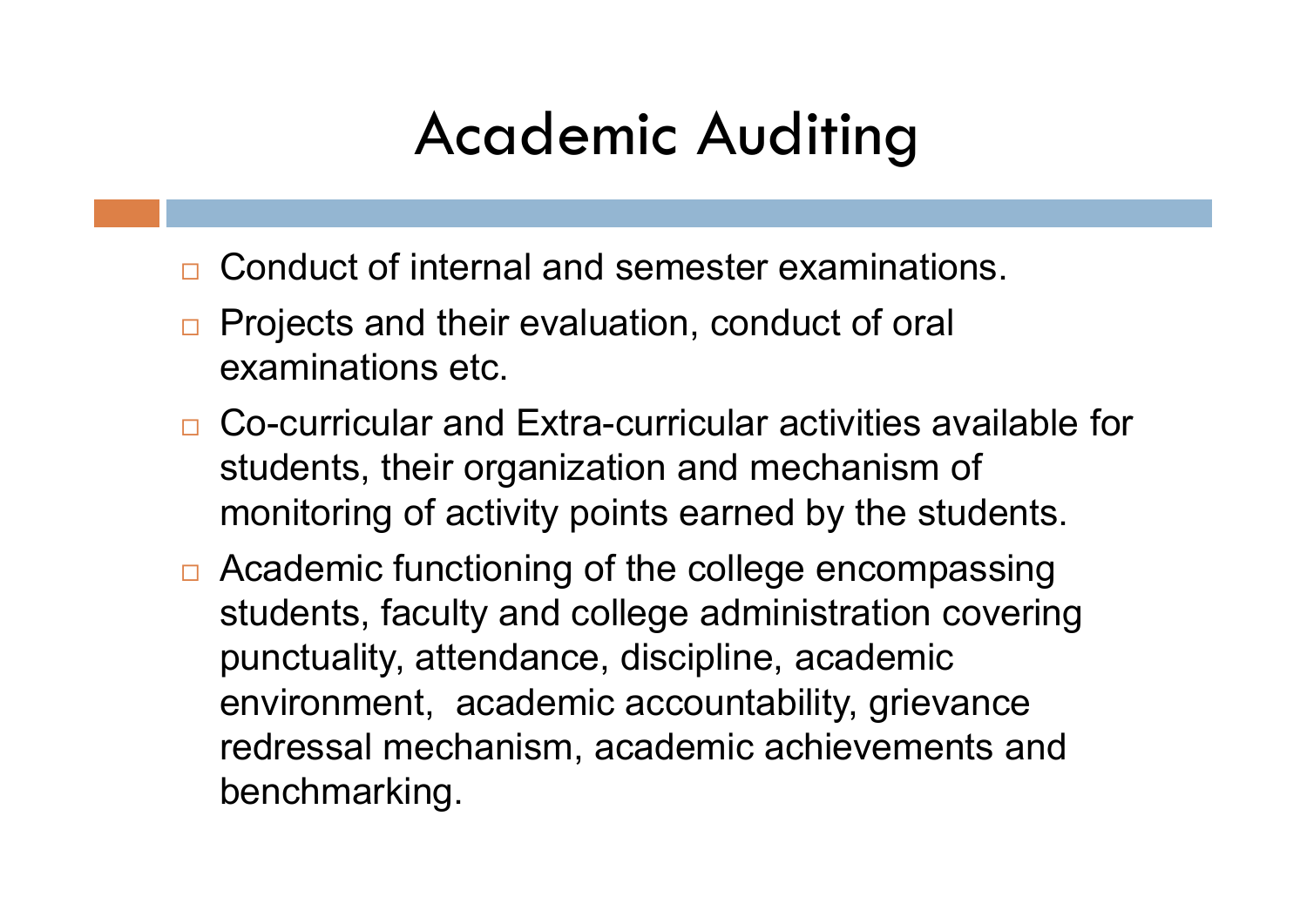## Academic Auditing System

□ Auditing System shall have two components.

a)An internal academic auditing cell within the college, b)Regular external academic auditing by an academic/s of standing approved by the University, for each college.

**□** Internal auditing cell in each college shall oversee and monitor all academic activities mentioned earlier including all internal evaluations and examinations. This cell is to prepare academic audit statements at regular intervals of four weeks, for each semester. These reports as well as class and course committee meeting minutes are to be presented to the external academic auditor/s who will use them as additional references for independent auditing and for the final report to the University.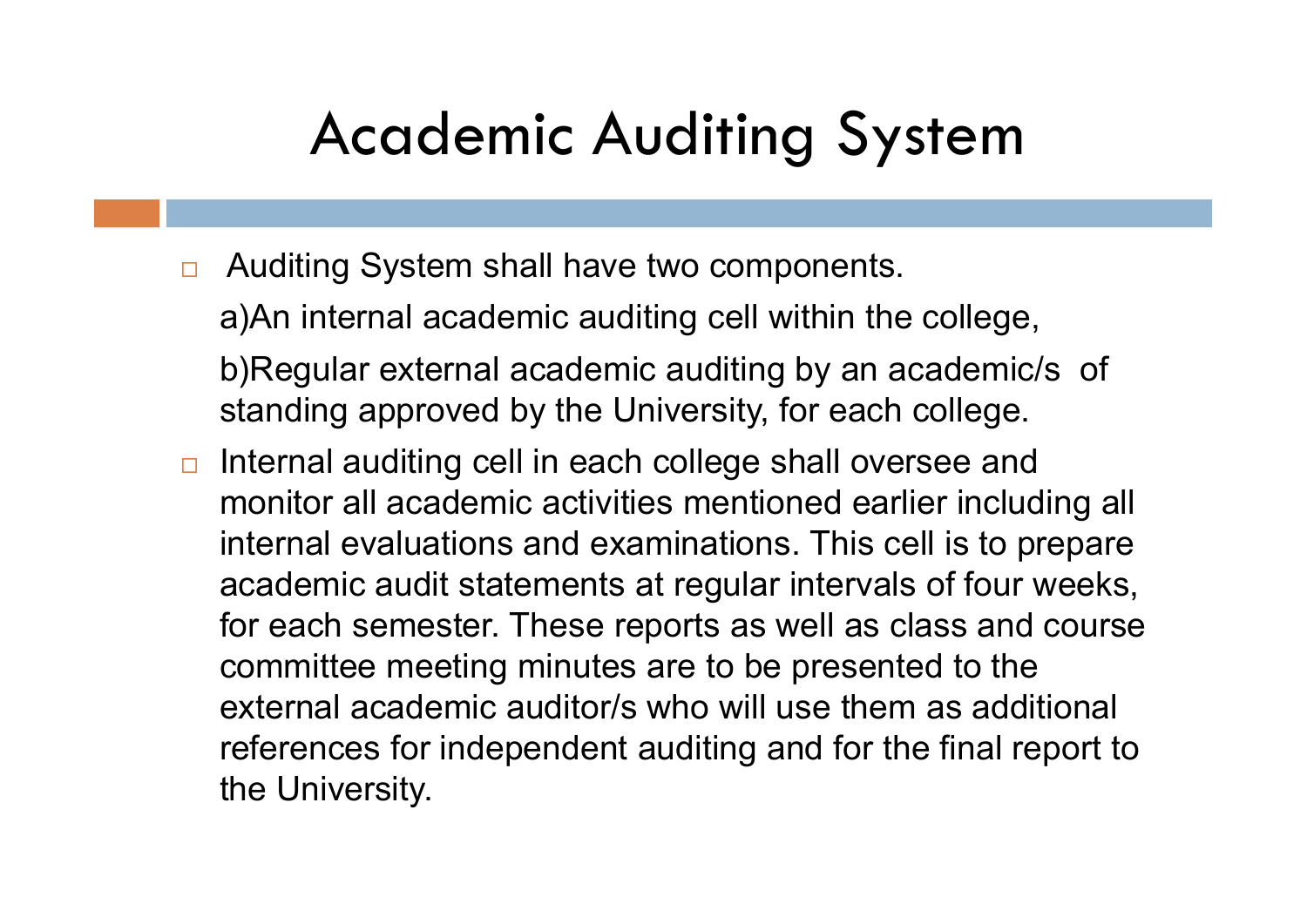- Courses on Sustainable Engineering/Design and Engineering/Life and Professional skills
- Comprehensive viva during 6<sup>th</sup> Semester
- □ Design Project 5th Semester
- □ Break of study- A student may break study for a maximum duration of two semesters, preferably in one academic year, to initiate start-up ventures, product development etc. This is however permitted only on getting the required credits for the courses listed out in the first four semesters as per the eligibility criteria for moving to higher semesters.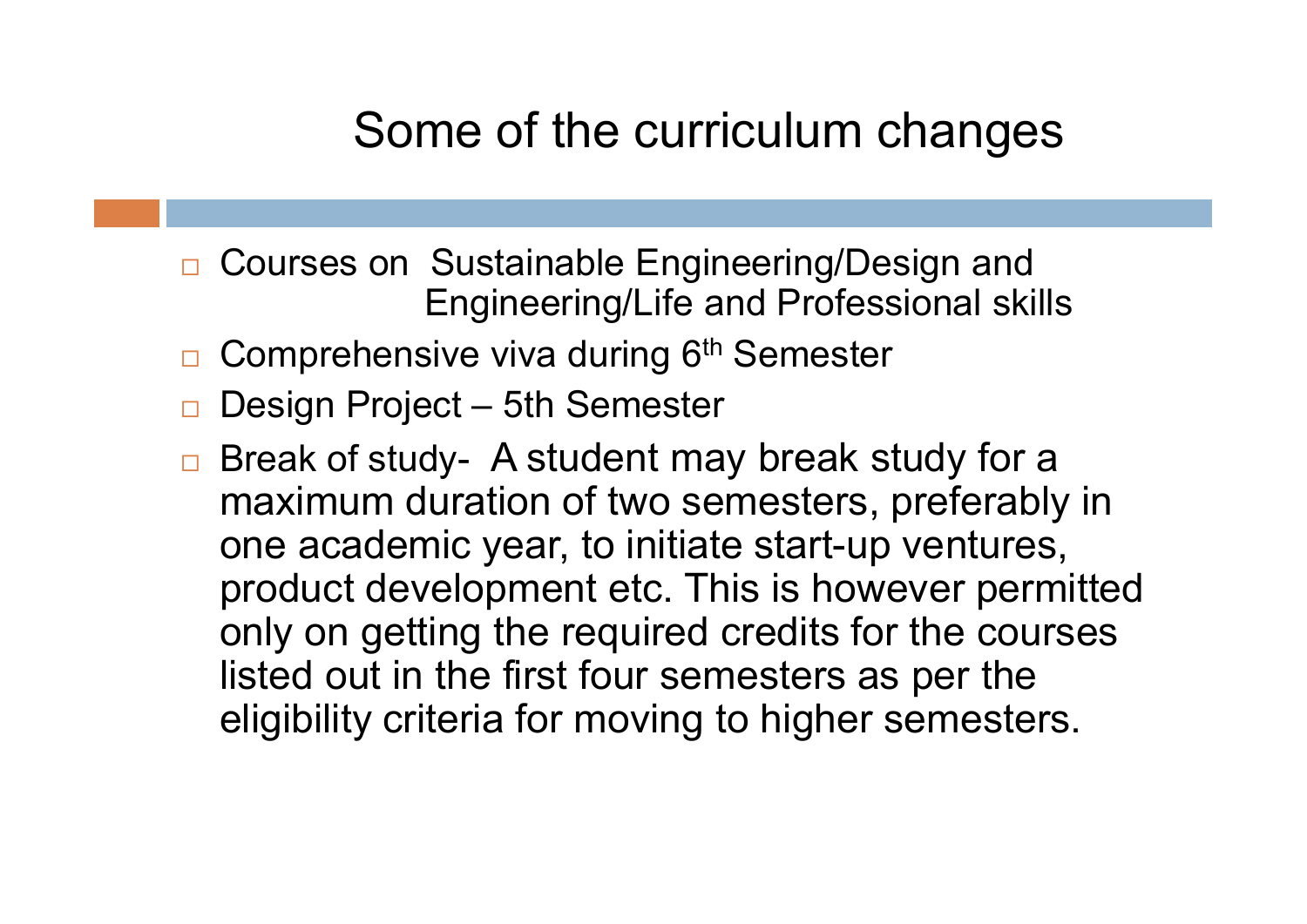- □ Credit Transfer- University may allow students to transfer credits for courses done at other Universities and academic institutions, as per the guide lines given by the Academic Committee and approved by the Board of Governors.
- $\Box$  There is no provision for revaluation and improvement of grades.
- **□** Students can see their semester examination answer book and verify whether there are any mistakes in the evaluation. Any discrepancies are to be informed to the teacher concerned who will initiate steps for a review. Based on this the answer book will be relooked and a decision on the grade given will be taken and informed to the student.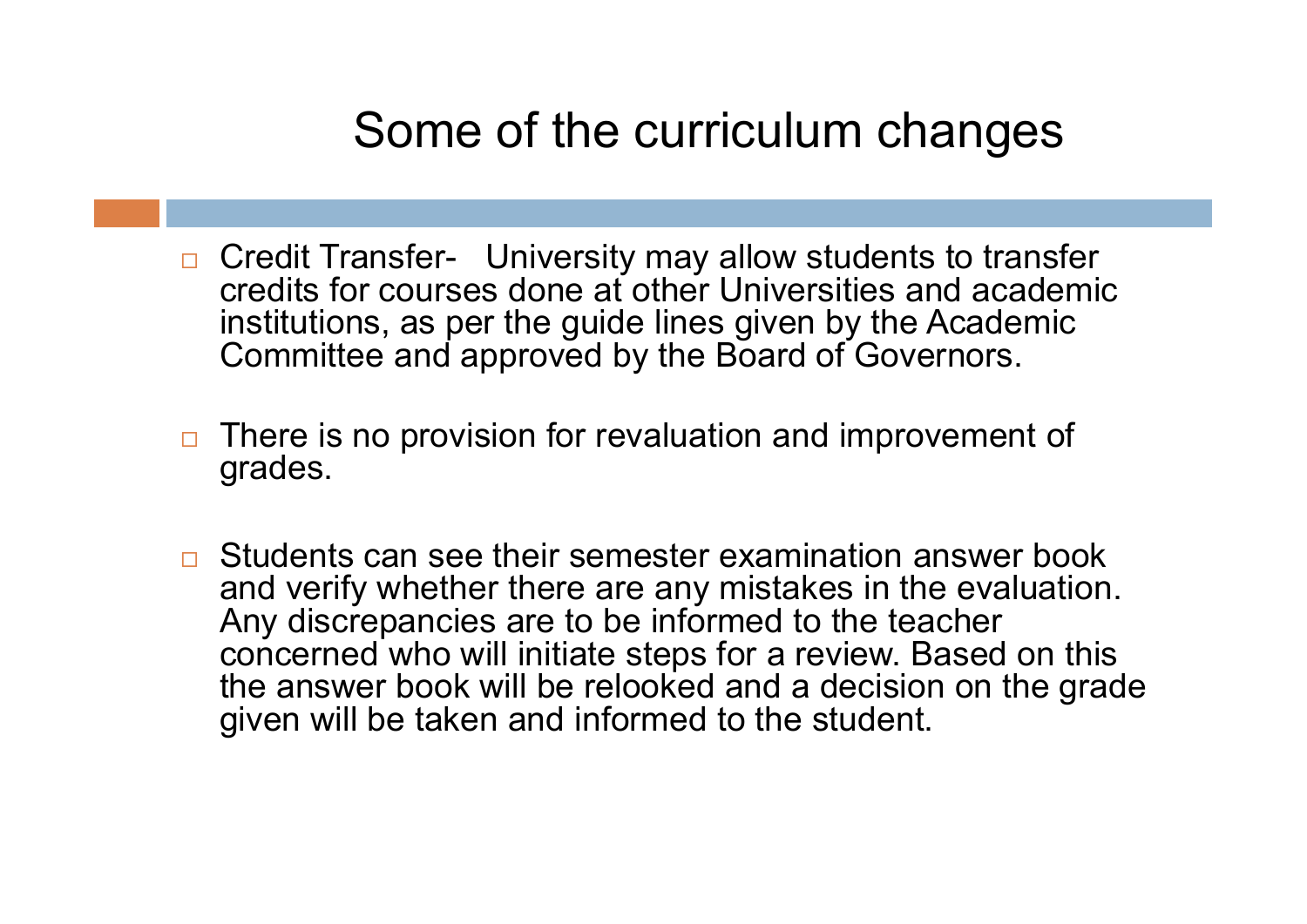#### **B.** Tech (Honours)

□ Accredited departments in institutions, having at least two post graduate programs may offer B. Tech (Honours). It should be noted that students with a CGPA above 8 at the end of the fourth semester and having no credit arrears only are eligible for this option. As only selected institutions may have this provision, students cannot demand this or move later to an institute where this is available. Students have to earn 12 additional credits to get B. Tech (Honours) over and above 180 (182). Further their CGPA at the end of the program should be 8.2 or higher. Those who opted for B. Tech (Honours) but unable to earn the required additional credits in 8 semesters or whose final CGPA is less than 8.2 shall automatically fall back to the B. Tech program. However additional credits thus far earned by them will be given in the grade card but not included for the CGPA.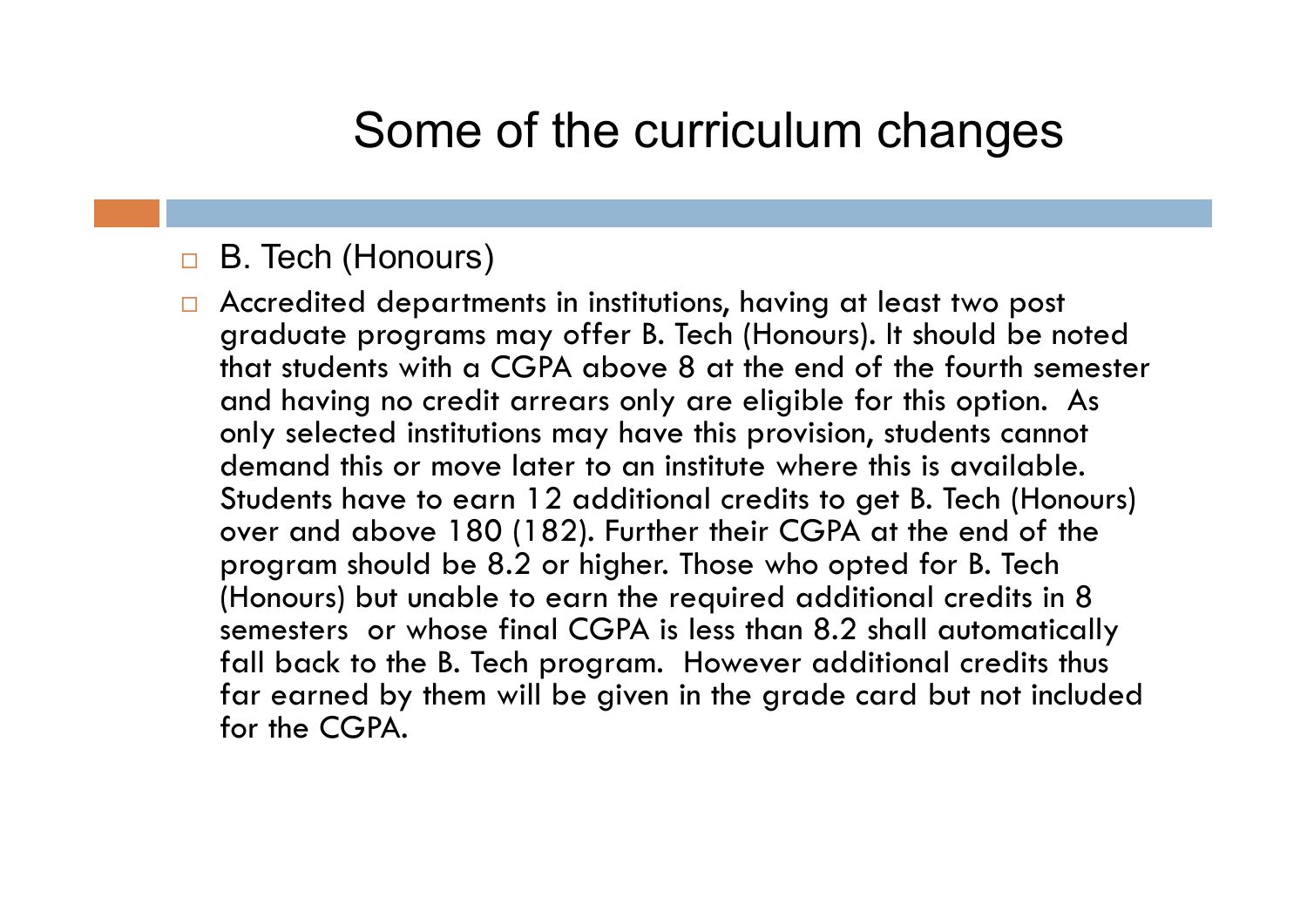**Points for Student Activities [2 mandatory credits- P/F only]** 

On earning 200 activity points 2 credits are given. These credits are not counted for CGPA as there is only a P/F requirement.

Activities that are covered include:-

- □ National Level Activities:- NCC/NSS/NSO
- College Level Activities:-Elected Student representative/ Member/Office bearer of Professional Societies (student Chapters)/Member of sports/games teams/ organizer of tech fest/cultural fest/volunteer etc.
- □ Entrepreneurship Initiation of Start-ups, Attracted Venture Capital, Filed a Patent, Completed Prototype Development, etc.
- Self Initiatives:-Attended national or international conferences/foreign language skills/completed on-line courses etc.